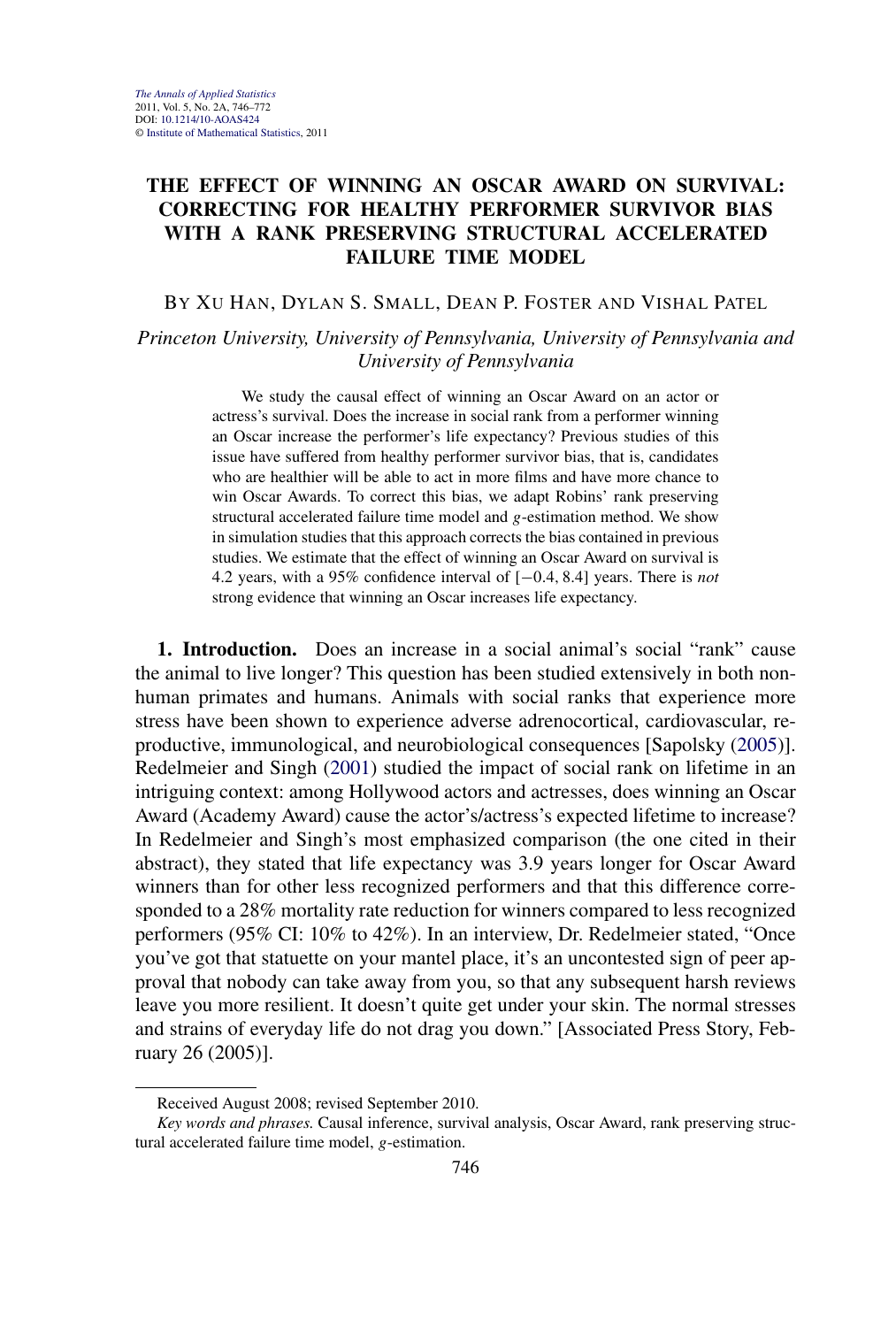In Redelmeier and Singh's analysis emphasized in their abstract, they fit a Cox proportional hazards model with whether a performer ever wins an Oscar Award in his or her lifetime treated as a time-independent covariate and survival measured from the performer's date of birth. Sylvestre, Huszti and Hanley [\(2006\)](#page-26-0) pointed out that this analysis suffers from *immortal time bias*—for a winner, the time before winning is "immortal time." In other words, performers who live longer have more opportunities to win Oscar Awards. To eliminate immortal time bias, Sylvestre et al. fit a Cox proportional hazards model with winning status treated as a time-dependent covariate and survival measured from a performer's date of first nomination (Redelmeier and Singh also fit one time-dependent covariate model with survival measured from the performer's date of birth). Sylvestre et al. estimated that winning an Oscar Award had a positive effect on lifetime, but the estimated effect was not significant. Although a valuable step forward, Sylvestre et al.'s analysis still suffers from *healthy performer survivor bias*: Candidates who are healthier will be able to act in more films and have more chances to win Oscar Awards. We provide a more detailed description of healthy performer survivor bias in Sections [2](#page-2-0) and [3.](#page-12-0)

In this paper we adapt James Robins' rank preserving structural accelerated failure time model with *g*-estimation [Robins [\(1992\)](#page-25-0); Robins et al. [\(1992\)](#page-25-0)] to eliminate healthy performer survivor bias; it also eliminates immortal time bias, which can be seen as one aspect of healthy performer survivor bias. Our analysis is based on the assumption that the winner of each award is selected randomly among the nominees conditional on age at time of nomination, number of previous nominations and number of previous wins. We first show in a simulation study the potential for healthy performer survivor bias to make inferences from Cox models, with or without time-dependent covariates, incorrect, and then show that *g*-estimation provides correct inferences. We then analyze the effect of winning an Oscar on life expectancy using *g*-estimation.

Our study also contributes to the debate that high socio-economic status is associated with good health and long life. Famous examples are the Whitehall studies of British civil servants; see Reid et al. [\(1974\)](#page-25-0), Marmot, Rose and Hamilton [\(1978\)](#page-25-0), Marmot, Shipley and Rose [\(1984\)](#page-25-0), Marmot et al. [\(1991\)](#page-25-0) and Ferrie et al. [\(2002\)](#page-24-0). Recently, Rablen and Oswald [\(2008\)](#page-25-0) studied the causal effect of winning a Nobel Prize on scientists' longevity. Correcting for potential bias, they estimated that winning the Nobel Prize, compared to merely being nominated, is associated with between 1 and 2 years of extra longevity. Abel and Kruger [\(2005\)](#page-24-0) studied the longevity of Baseball Hall of Famers compared to the other players. They concluded that median post-induction survival for Hall of Famers was 5 years shorter than for noninducted players, which does not support the role of celebrity on longevity.

The rest of our paper is organized as follows: Section [2](#page-2-0) discusses previous methods and their biases and presents a simulation study that documents these biases, Section [3](#page-12-0) describes the rank preserving structural failure time model and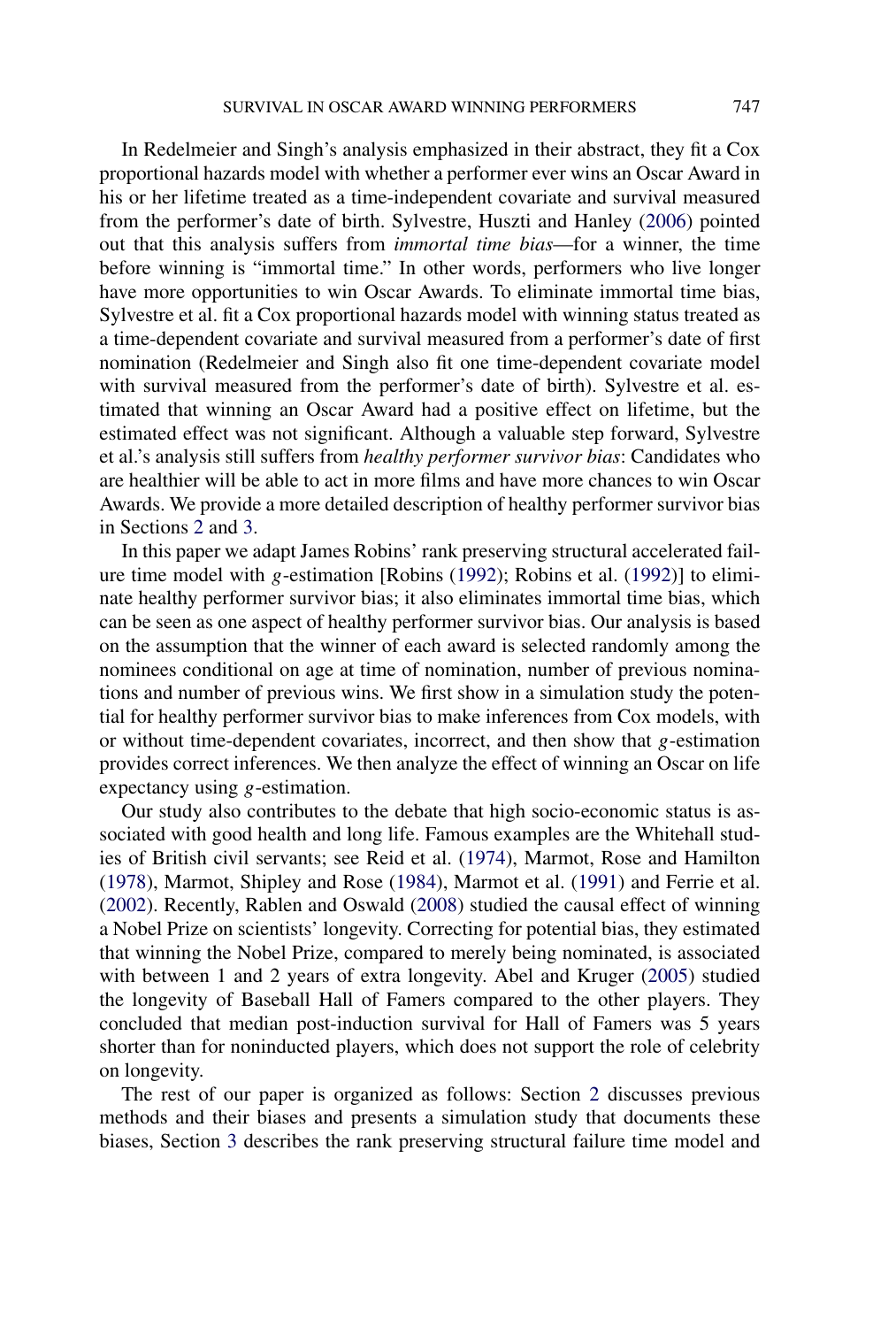<span id="page-2-0"></span>*g*-estimation, Section [4](#page-18-0) analyzes the Oscar Award data and Section [5](#page-22-0) provides conclusion and discussion.

#### **2. Existing methods and biases.**

2.1. *Background for Oscar Awards*. The Oscar Awards are the most prominent and most watched film awards ceremony in the world. They are presented annually by the Academy of Motion Pictures Arts and Sciences. We will focus on the awards in four categories—Best Lead Actor, Best Lead Actress, Best Supporting Actor, and Best Supporting Actress. The annual awards selection process is complex, but the brief schedule is as follows: In December, the Academy compiles a list of eligible performers for an award. In January, all Academy members nominate five performers in each of the four categories (Best Lead Actor, Best Lead Actress, Best Supporting Actor, Best Supporting Actress). In February, nominations for each performer are tabulated, and the top five are publicly identified as nominees for each category. Then all Academy members vote for one out of five nominees, and the winner is the one who gets the most votes.

2.2. *Previous work*. Redelmeier and Singh [\(2001\)](#page-25-0) compiled a list of all nominees for the Oscar Awards from 1929 to 2000 (72 years). They also matched each nominee to a cast member who performed in the same film as the nominee and was the same sex and born in the same era as the nominee. Redelmeier and Singh's analysis was based on comparing 235 Oscar winners to 527 nonwinning nominees, and 887 performers who were never nominated (controls). In their primary analysis, survival was measured from performers' dates of birth.<sup>1</sup> In most of Redelmeier and Singh's analyses, they used the winner status as a fixed-in-time covariate, that is, a performer would be considered a winner throughout the study if he or she won an Oscar Award at least once in his or her lifetime. Kaplan– Meier curves showed that life expectancy was 3.9 years longer for winner than for controls, and 3.5 years longer for winners than for nonwinning nominees. In Cox proportional hazards models with no adjustment for other covariates, winning was estimated to reduce mortality by 28% compared to controls and by 26% compared to nonwinning nominees, with lower 95% confidence limits for both comparisons greater than 0%, suggesting that winning an Oscar has a beneficial effect on lifetime. Adjustment for demographic and professional factors yielded similar results, with lower confidence limits for the mortality reduction due to winning remaining above 0%. Redelmeier and Singh considered one Cox proportional hazard model that used the winner status as a time-dependent covariate, that is, an Oscar Award

<sup>&</sup>lt;sup>1</sup>Redelmeier and Singh also considered survival from the day each performer's first film was released, each performer's 65th birthday (excluding performers who died before 65), and each performer's 50th birthday (excluding performers who died before 50). As noted by Sylvestre, Huszti and Hanley [\(2006\)](#page-26-0), all of these methods of measuring time-zero suffer from immortal time bias.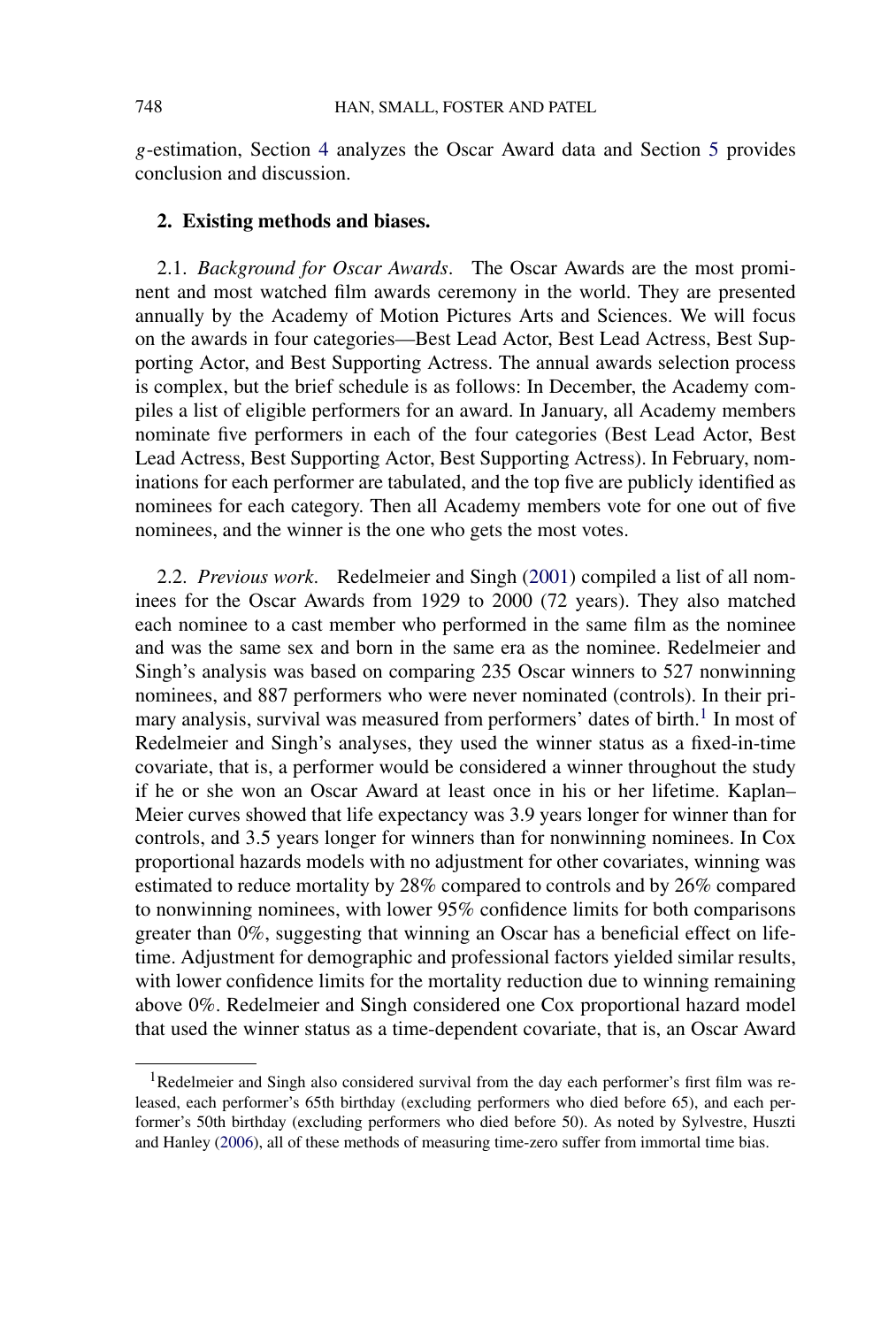winning performer is treated as a winner only after he or she won an Award. This model estimated a mortality rate reduction of 20% for winners vs. controls, with a lower 95% CI limit of 0%.

Sylvestre, Huszti and Hanley [\(2006\)](#page-26-0) pointed out that analyses that treat winner status as a fixed in time covariate credit the winners' lifetime before winning toward survival subsequent to winning. These "immortal" years will cause bias in the estimate of the causal effect of winning. We will focus on Sylvestre et al.'s method for correcting this bias in comparing winners to nonwinning nominees. Sylvestre et al. used a Cox proportional hazard model that differed in two ways from Redelmeier and Singh's primary analyses: (1) winning was treated as a timedependent covariate, an Oscar Award winning performer only becomes a winner after he or she wins an award (as noted above, Redelmeier and Singh also considered this approach in one of their analyses); (2) a performer was only part of the risk set once he or she was first nominated. Using this model, Sylvestre et al. estimated a mortality rate reduction of 18% for winners vs. nonwinning nominees with a 95% CI of  $-4\%$  to 35%. Thus, this model estimates that winning an Oscar has a beneficial effect on lifetime, but there is not strong evidence for a beneficial effect. Note that Sylvestre et al. used an updated data set compared to Redelmeier and Singh's; Sylvestre et al. considered a selection interval for Oscar Awards from 1929 to 2001 (73 years) with 238 winners and 528 nonwinning nominees. Sylvestre, Huszti and Hanley [\(2006\)](#page-26-0) also used the survival analysis method suggested by Efron [\(2002\)](#page-24-0) and did an analysis with a binomial logistic regression model. Death in each year of a performer's life was treated as a Bernoulli random variable and regressed on covariates such as winning status, age of nomination, and calendar year of nomination. This model yielded a similar result as Sylvestre et al.'s Cox proportional hazards model analysis. The results from previous studies are listed in Table [1.](#page-4-0)

2.3. *Healthy performer survivor bias*. Previous studies have suffered from healthy performer survivor bias, that is, candidates who are healthier will be able to act in more films and have more chances to win Oscar Awards.

One aspect of healthy performer survivor bias is *immortal time bias*, that is, candidates will have more chances to win Oscar Awards if they live longer. When a performer is classified as a winner throughout the study, regardless of when the performer wins the award, there are unfair comparisons between winners and nonwinning performers who died before the winner won the award. As an example, consider Henry Fonda and Dan Dailey, who were both first nominated for an Oscar Award at the age of 35 but did not win in their first nominations. Fonda first won an Oscar at age 77 and died four months after, while Dailey never won an Oscar and died at age 64. Fonda lived 13 years beyond the age of Dailey's death before winning an Oscar. It is not fair to consider the 13 years before Fonda won his Oscar as being affected by winning.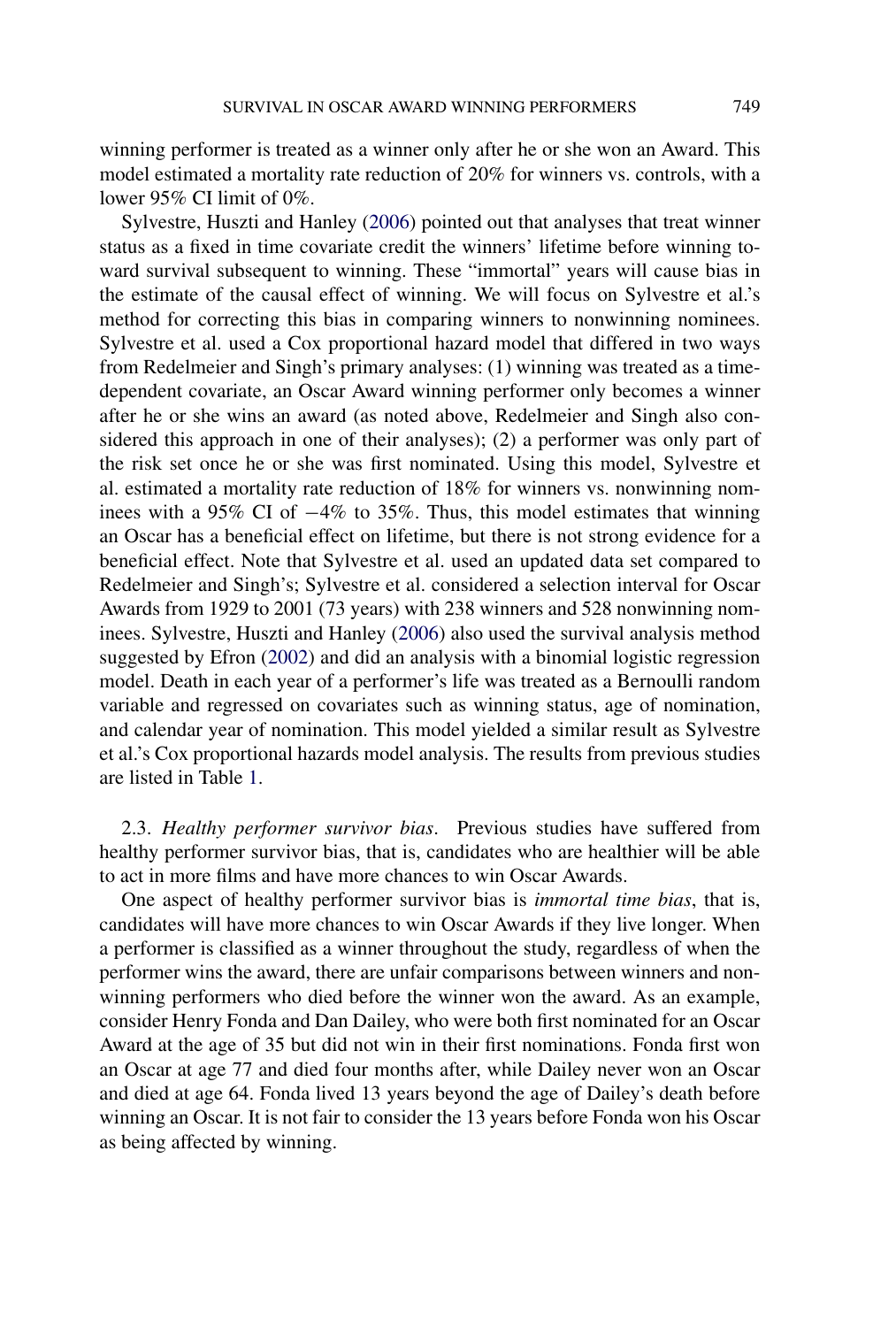<span id="page-4-0"></span>

| <b>Type of analysis</b> | <b>Status</b>        | Time-zero      | <b>Reduction in</b><br>mortality rate<br>$(95\% \text{ CI}) (\%)$ |  |
|-------------------------|----------------------|----------------|-------------------------------------------------------------------|--|
| PH <sup>1</sup>         | Static $3$           | Birthday       | 23 (3 to 39)                                                      |  |
| <b>PH</b>               | Dynamic <sup>4</sup> | Birthday       | $11 (-12 to 30)$                                                  |  |
| <b>PH</b>               | Dynamic              | Nomination day | $18 (-4 to 35)$                                                   |  |
| $PV^2$                  | Dynamic              | Nomination day | $18(-4 \text{ to } 36)$                                           |  |

#### TABLE 1 *Winners vs*. *nominees*

*Notes*: These results are based on the updated data set in Sylvestre, Huszti and Hanley [\(2006\)](#page-26-0). The first row is the Cox model without adjustment for any covariates; the second row is the Cox model with winning status as a time-dependent covariate and with sex and year of birth as time-independent covariates; the third row is the Cox model with the same covariates as the second row, but with nomination day as time-zero; the fourth row is the binomial logistic regression model with sex, age, and calendar year as covariates. The first two rows are from Redelmeier and Singh's analysis (using Sylvestre et al.'s updated data set), and the last two rows are from Sylvestre et al.'s analysis.

<sup>1</sup>PH stands for Cox proportional hazard model.

<sup>2</sup>PY stands for performer years analysis, which is the binomial logistic regression model described above.

<sup>3</sup>Static status treats the winning status as a fixed-in-time covariate.

4Dynamic status treats the winning status as a time-dependent covariate.

To correct for immortal time bias, Sylvestre et al. used a Cox proportional hazard model with the winning status as a time-dependent covariate. In this model, the survival comparison between a winner and a nonwinning nominee starts appropriately only at the time the winner wins.

Although Sylvestre et al.'s analysis was an important advance in that it corrects for immortal time bias, it still suffers from other aspects of the healthy performer survivor bias. Winning an Oscar Award is an indicator of being healthy. In Sylvestre et al.'s analysis, the risk set at a given age consists of those performers who have been nominated by that age. Among these performers, those who are healthy at the given age have had more opportunities to perform and to win an Oscar. These healthy performers are also more likely to live longer. Since having won an Oscar is associated with survival in a risk set even if winning has no causal effect on survival, there is the potential for bias.

As an example consider Jack Palance and Arthur O'Connell who were first nominated for Oscars but did not win at ages 34 and 48, respectively. Palance won an Oscar at age 73, while O'Connell never won an Oscar. Palance was an active actor when he was in his 70s, acting in ten films in his 70s, and lived to be 87. On the other hand, O'Connell was stricken with Alzheimer's disease by the time he turned 70 and by the time of his death at age 73, he was appearing solely in toothpaste commercials [\(www.imdb.com](http://www.imdb.com)). The fact that Palance lived longer than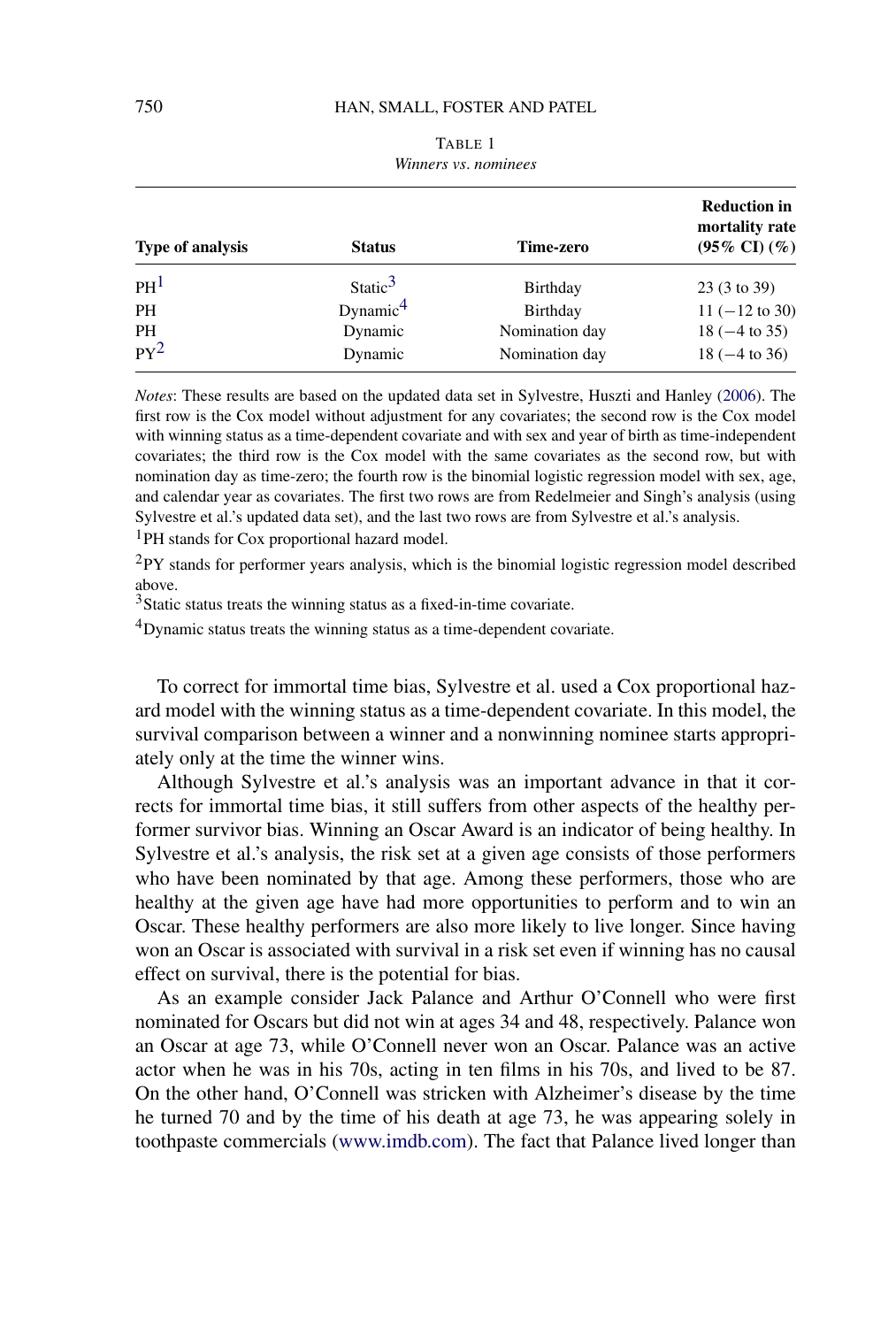<span id="page-5-0"></span>O'Connell in the risk set that started at age 73 after Palance's first win is not likely due to the effect of winning but to the healthy performer survivor bias.

One way of attempting to control for healthy performer survivor bias is to condition on (control for) confounders in the Cox model. In particular, nomination history is a confounder because it is a strong risk factor for subsequently winning on Oscar Award (indeed, it is necessary) and for mortality, since sick individuals do not get nominated. Previous studies did not condition on nomination history and thus suffered from confounding bias.

However, even if we condition on nomination history, as well as past age and Oscar wins, and there are no other confounders besides these variables, the timedependent Cox model can be biased if Oscar winning affects future nominations [Robins [\(1986, 1992\)](#page-25-0)]. It is substantively plausible that previous Oscar winning affects future nomination (even under the stronger null hypothesis that neither nomination nor winning affects health). The effect could go in either direction. For example, among two subjects with the same nomination history, only one of whom won before, the winner would have a higher probability of being renominated if increased fame coming from previously winning results in an increased chance of nomination per film, all else being equal. On the other hand, the winner would have a lower probability of being renominated if nominators felt those who have not won before are more deserving of a chance to win.

To understand the bias in the Cox analysis when previous Oscar winning affects future nomination, suppose a previous winner has a higher probability of being renominated, all else being equal. Then one would expect that among the nominees in a given year with same past nomination histories, the previous winners would be less healthy than the previous nonwinners, since the nonwinners might have had to be in a large number of movies in the previous year to get nominated for one of them, while for the winner it often would suffice to be in just one. But only a healthy person could be in many movies in one year. Note that this bias persists even if we had data on the number of movies performed in each year and adjusted for this variable as well as nomination.

2.4. *Simulation studies*. To illustrate the potential of previous studies of survival in Oscar Award winning performers to suffer from healthy performer survivor bias, we conducted a simulation study.

We first assigned a lifetime for each performer and a time at when the performer became sick. Then for each year, we randomly pick nominees from performers who are still alive and healthy, and randomly select one of them as the winner. Hence, winning an award does not have any effect on prolonging performers' lifetime, because lifetime is predetermined before deciding who wins the awards. If a method shows an effect of winning over repeated simulations from this setting, it is biased.

For each year between 1830 and 1999, we simulated five performers being born. Each performer was randomly selected to have one of the three age patterns shown in Table [2.](#page-6-0)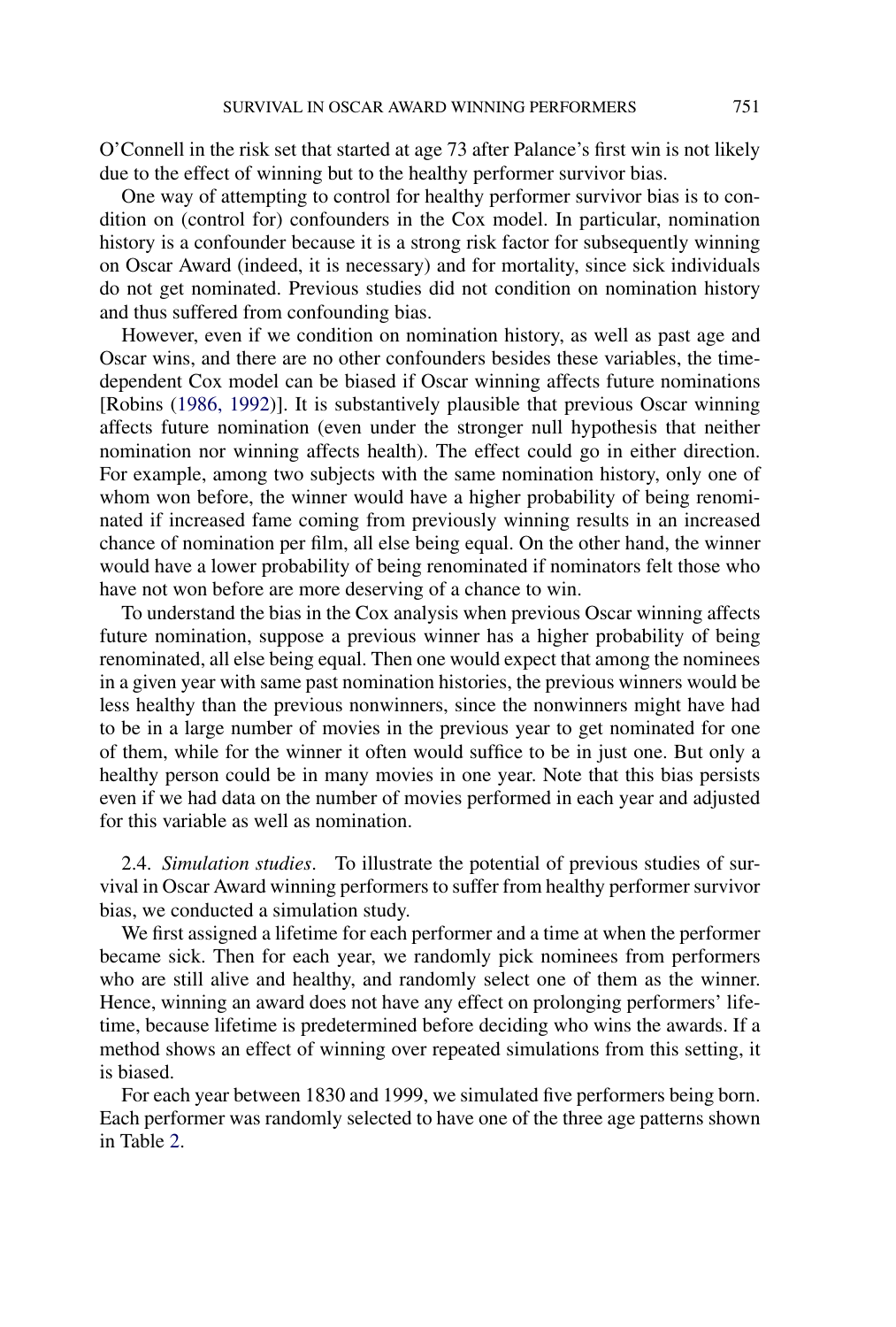| Sick age | Death age |
|----------|-----------|
| 60       | 70        |
| 70       | 80        |
| 80       | 90        |
|          |           |

TABLE 2 *Performers' age pattern*

<span id="page-6-0"></span>For each year from 1927 to 2004, we have one award and we select 5 nominees from those performers who are still alive and healthy. The details are that we select two nominees from the age group 30–39, and one from 70–79, selecting randomly among healthy performers in those age groups. We also select two nominees from the age group 60–69, but with different selection probabilities for healthy performers in this age group. For age group 60–69, the selection weight for a healthy candidate is in Table 3.

In this sense, for age group 60–69, winning in the past increases the chance to be selected as a nominee, and previous nonwinners tend to be healthier than previous winners (i.e., in Group 3 rather than in Group 2). This corresponds to the fact that previous nonwinners might have had to be in a large number of movies in the previous year to get nominated for one of them, while for the previous winners it often would suffice to be in just one film to get nominated. Consequently, nominated previous winners tend to be less healthy than nominated previous nonwinners, because nominated previous nonwinners tend to be very healthy to be able to act in many films.

Nominees from different age groups have a different probability to be selected as the winner, with older nominees having a better chance. The winning probability also depends on the nomination history and winning history. Let  $1_{30}$ ,  $1_{60}$ , and  $1<sub>70</sub>$  be the indicators of current nomination age group 30–39, 60–69, and 70–79, respectively. Let  $N_{30}$ ,  $N_{60}$ ,  $N_{70}$  be the number of previous nominations in the age group 30–39, 60–69, and 70–79, respectively. Let  $W_{30}$ ,  $W_{60}$ ,  $W_{70}$  be the number of previous wins in the age group 30–39, 60–69, and 70–79, respectively. The

| Selection weight for age 60–69 |   |                                           |  |  |  |
|--------------------------------|---|-------------------------------------------|--|--|--|
|                                |   | <b>Previous winner</b> Previous nonwinner |  |  |  |
| Group 1                        |   |                                           |  |  |  |
| Group 2                        | x |                                           |  |  |  |
| Group 3                        |   |                                           |  |  |  |

TABLE 3 *Selection weight for age* 60*–*69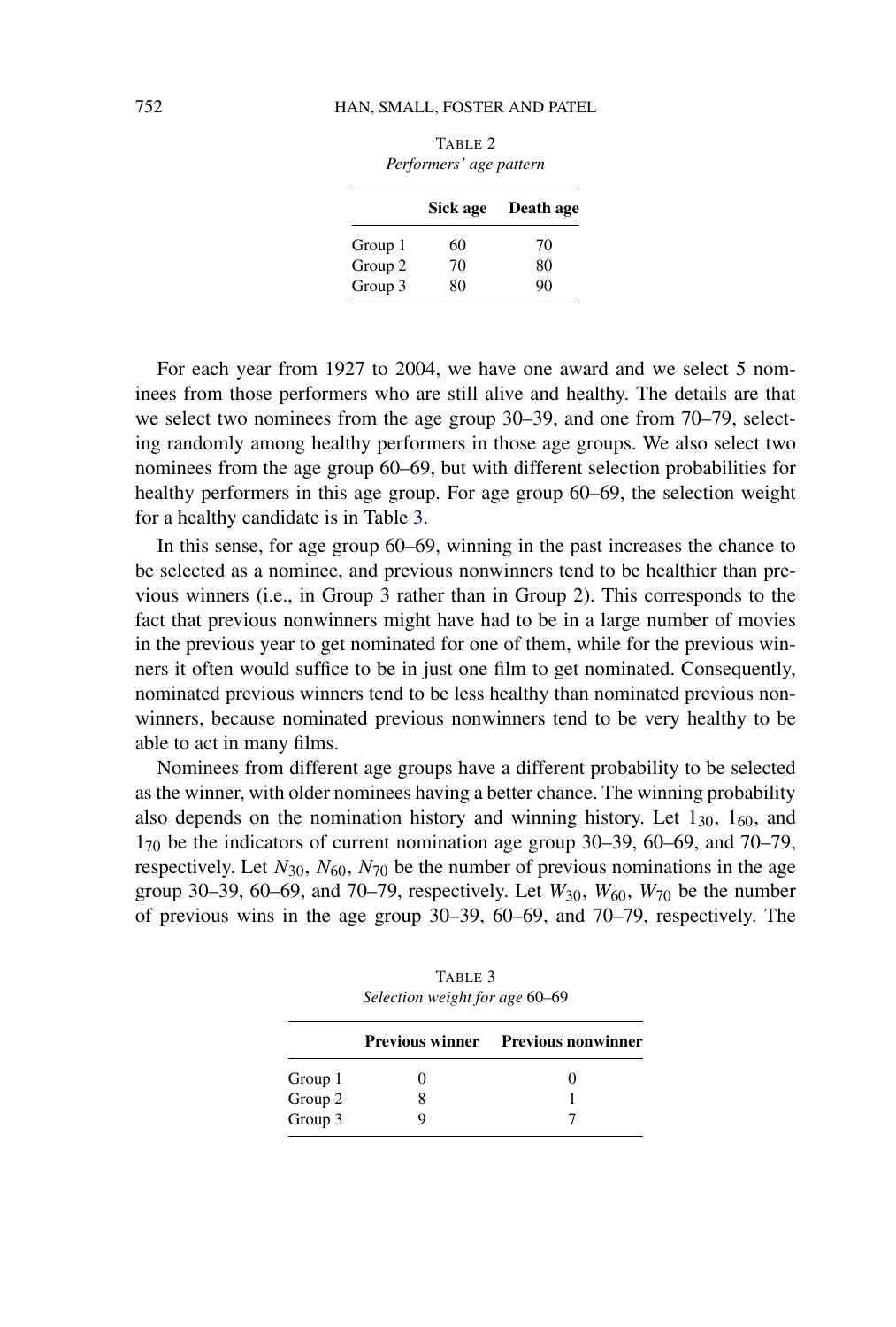<span id="page-7-0"></span>winning probability for each nominee in a given year is calculated as

$$
P(A_i = 1 | \underline{N_i}, \underline{A_i})
$$
  
= exp(0.5 \* 1<sup>i</sup><sub>30</sub> + 1<sup>i</sup><sub>60</sub> + 2 \* 1<sup>i</sup><sub>70</sub>  
+ 0.5( $N_{30}^i$  +  $N_{60}^i$  +  $N_{70}^i$  +  $W_{30}^i$  +  $W_{60}^i$  +  $W_{70}^i$ ))  

$$
\Big/ \sum_{j=1}^5 \exp(0.5 * 1_{30}^j + 1_{60}^j + 2 * 1_{70}^j + 1_{70}^j + 0.5(N_{30}^j + N_{60}^j + N_{70}^j + W_{30}^j + W_{60}^j + W_{70}^j)).
$$

We choose these coefficients to magnify the healthy performer survivor bias.

In our simulation setting, death ages are determined before winning, thus winning has no causal effect on lifetime. Therefore, for the null hypothesis that there is no treatment effect of winning an Oscar Award on an actor's survival, the *p*-values should be uniformly distributed between 0 and 1, and the mean of *p*-values should be around 0.5. If the mean of *p*-values from a method is much smaller than 0.5, then the method is biased.

The results from 1000 simulations are shown in Table 4 and histograms of *p*values can be found in Figure [3](#page-18-0) of Section [3.5.](#page-17-0)

Redelmeier and Singh's results were based on the first two methods in Table 4, and Sylvestre et al.'s results were based on the last two methods in Table 4. All of these four methods are biased.

In our simulation setting, past winning history affects future nominations, and past nomination history also affects future winning. The previous methods did not account for the nomination history in the time-dependent Cox model. Next we will show that even if one correctly models the effect of nomination history on the hazard of death, the hazard model still provides biased estimates of the causal effect of winning on survival.

To simplify the consideration of nomination history and winning history, we restrict every candidate to be nominated at most twice and win at most twice. Let  $D_{70}$ and *D*<sup>80</sup> denote death at age 70 and 80, respectively. Let *S*<sup>69</sup> and *S*<sup>79</sup> denote survival at age 69 and 79, respectively. Let  $N(30)$  and  $N(60)$  denote the numbers of

| Simulation results      |                            |                |                         |  |  |  |
|-------------------------|----------------------------|----------------|-------------------------|--|--|--|
| <b>Type of analysis</b> | <b>Status</b><br>Time-zero |                | Mean of <i>p</i> -value |  |  |  |
| <b>PH</b>               | <b>Static</b>              | Birthday       | 0.03                    |  |  |  |
| <b>PH</b>               | Dynamic                    | Birthday       | 0.12                    |  |  |  |
| <b>PH</b>               | Dynamic                    | Nomination day | 0.12                    |  |  |  |
| <b>PY</b>               | Dynamic                    | Nomination day | 0.04                    |  |  |  |

TABLE 4 *Simulation results*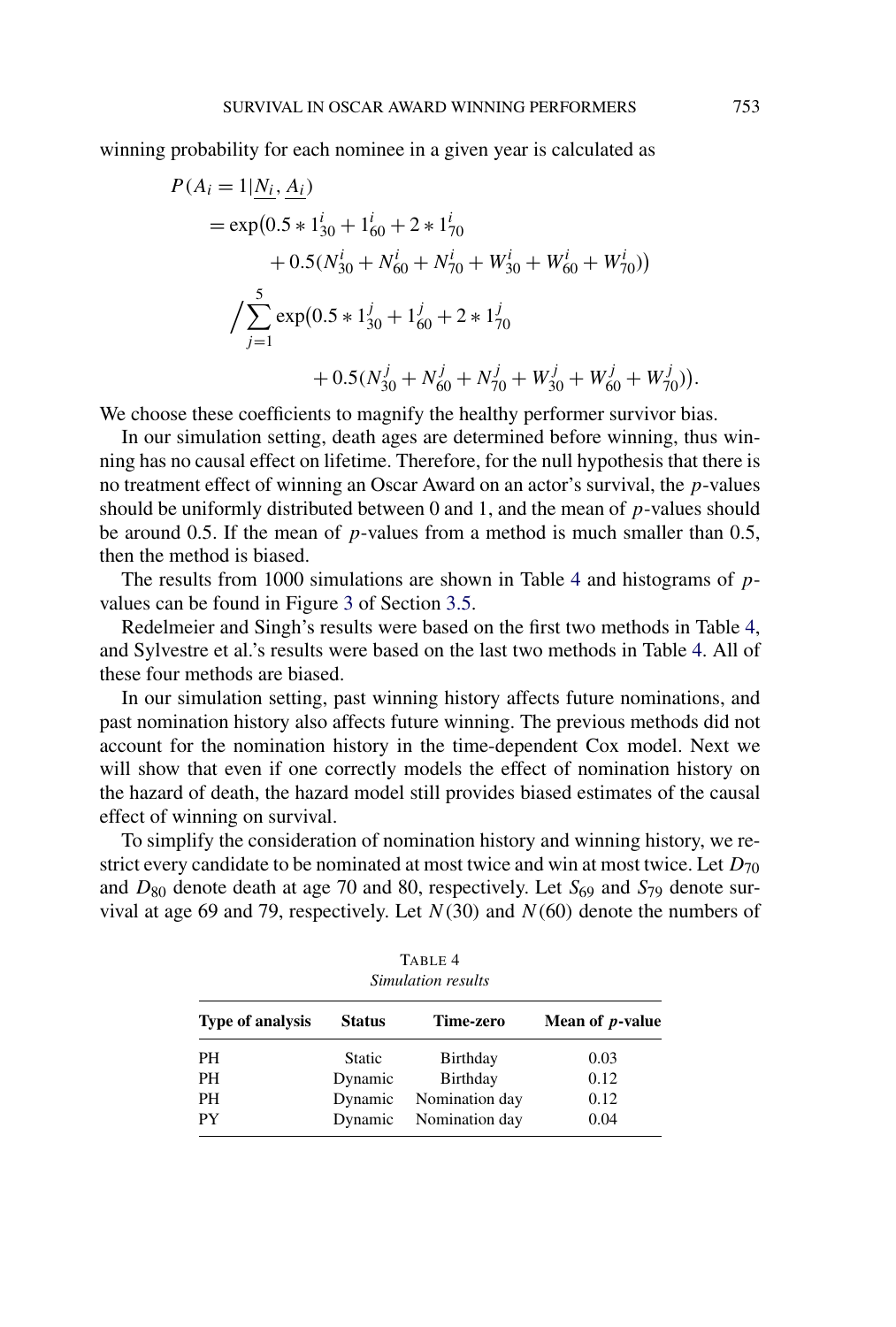| N(30)        | A(30)                  | N(60)            | A(60)    | <b>Mortality rates</b><br>$(95\% \text{ CI})$ |
|--------------|------------------------|------------------|----------|-----------------------------------------------|
| 2            | $\mathfrak{D}_{\cdot}$ |                  |          | 0.355(0.299, 0.411)                           |
| 2            |                        | 0                | 0        | 0.349(0.332, 0.366)                           |
| 2            | 0                      | $\theta$         | $\theta$ | 0.327(0.320, 0.334)                           |
| $\mathbf{1}$ |                        | 0                | 0        | 0.508(0.494, 0.523)                           |
| -1           | 0                      | 0                | 0        | 0.407(0.404, 0.410)                           |
| $\Omega$     | 0                      | $\left( \right)$ | $\theta$ | 0.380(0.378, 0.381)                           |

<span id="page-8-0"></span>

| TABLE 5                                                       |
|---------------------------------------------------------------|
| Mortality rates for death at 70 conditional on survival to 69 |
| with nomination history and winning history when              |
| nomination is affected by past winning history                |

nominations in the age group 30–39 and 60–69, respectively. Let *A(*30*)* and *A(*60*)* denote the numbers of wins in the age group 30–39 and 60–69, respectively. Based on 1000 Monte Carlo simulations, we obtained estimated mortality hazard rates and corresponding 95% confidence intervals for this full model in Tables 5 and 6.

For a reduced model without winning history, the mortality rates just adjusting the nomination history are shown in Table [7.](#page-9-0) From the above probabilities, we can see even though winning has no causal effect on survival, winning history affects the hazard of death given nomination history, for example, the hazard of dying at

TABLE 6 *Mortality rates for death at* 80 *conditional on survival to* 79 *with nomination history and winning history when nomination is affected by past winning history*

| N(30)          | A(30) | N(60) | A(60) | N(70)        | A(70)    | <b>Mortality rates</b><br>$(95\% \text{ CI})$ |
|----------------|-------|-------|-------|--------------|----------|-----------------------------------------------|
| $\overline{c}$ | 2     |       | 0     | 0            | $\Omega$ | 0.472(0.401, 0.544)                           |
|                |       |       |       | $\mathbf{0}$ | $\Omega$ | 0.511(0.489, 0.534)                           |
|                |       |       | 0     | $\theta$     | $\Omega$ | 0.493(0.484, 0.502)                           |
|                |       |       |       | 0            | $\Omega$ | 0.555(0.533, 0.577)                           |
|                |       |       |       | 0            | $\Omega$ | 0.674(0.669, 0.678)                           |
|                |       |       |       | $\theta$     | $\Omega$ | 0.474(0.437, 0.511)                           |
|                |       |       |       | $\theta$     | $\Omega$ | 0.468(0.444, 0.492)                           |
|                |       |       |       | 0            | $\Omega$ | 0.191(0.177, 0.206)                           |
|                |       |       |       | $\theta$     | $\Omega$ | 0.190(0.184, 0.196)                           |
| 0              |       |       |       | $\theta$     | $\Omega$ | 0.439(0.418, 0.460)                           |
| 0              | 0     |       |       | 0            | $\Omega$ | 0.521(0.514, 0.528)                           |
| 0              | 0     | 2     |       | $\theta$     | $\Omega$ | 0.137(0.119, 0.155)                           |
| 0              | 0     | 2     |       | 0            | $\Omega$ | 0.092(0.087, 0.098)                           |
| 0              |       | 2     |       | $\theta$     | $\Omega$ | 0.039(0.036, 0.041)                           |
| $\theta$       |       |       |       | 0            | $\Omega$ | 0.617(0.615, 0.619)                           |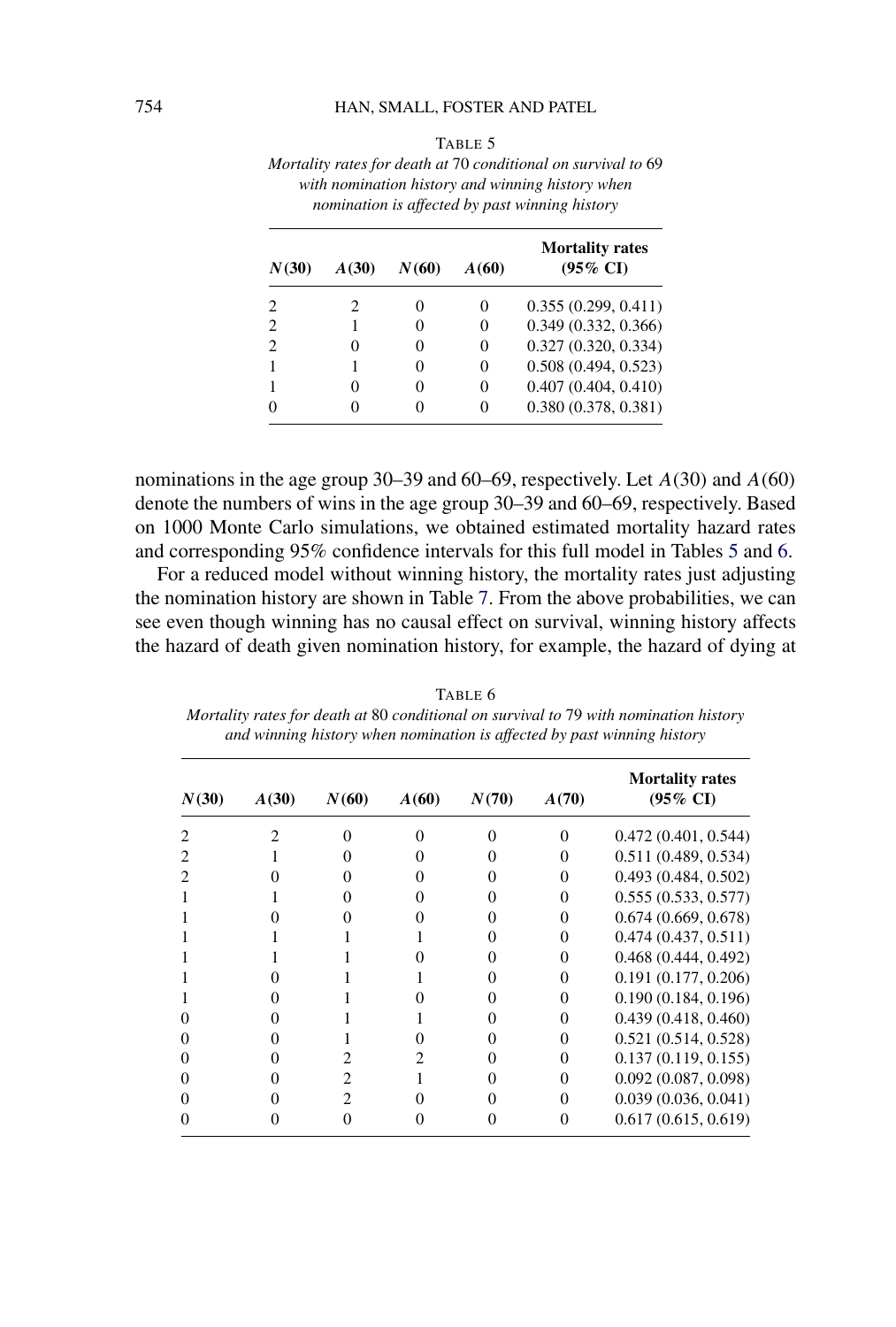| Death age | N(30) | N(60)                       | N(70)    | <b>Mortality rates</b><br>$(95\% \text{ CI})$ |
|-----------|-------|-----------------------------|----------|-----------------------------------------------|
| 70        | 2     | 0                           |          | 0.331(0.324, 0.337)                           |
| 70        |       | 0                           |          | 0.413(0.410, 0.416)                           |
| 70        | 0     | 0                           |          | 0.380(0.378, 0.381)                           |
| 80        | 2     | 0                           | 0        | 0.495(0.487, 0.503)                           |
| 80        | 1     | $\theta$                    | 0        | 0.668(0.664, 0.672)                           |
| 80        |       | 1                           | 0        | 0.227(0.222, 0.232)                           |
| 80        | 0     |                             | $\Omega$ | 0.513(0.506, 0.519)                           |
| 80        | 0     | $\mathcal{D}_{\mathcal{L}}$ | $\Omega$ | 0.059(0.057, 0.062)                           |
| 80        |       |                             | 0        | 0.617(0.616, 0.619)                           |

<span id="page-9-0"></span>TABLE 7 *Mortality rates conditional on nomination history when nomination is affected by past winning history*

80 for people with one nomination during their 30s and no further nominations is much higher for people who did not win an award (0.674) than for those who won one award (0.555).

If we consider a discrete time hazard model, the mortality rate can be modeled as follows:

$$
h = \frac{1}{1 + \exp(-\sum_i \alpha_i Z_i)},
$$

where  $h$  is the mortality rate, and  $Z_i$  is the indicator function of nomination and winning history in the full model, or the indicator function of nomination history in the reduced model. Then we can estimate the coefficients  $\alpha_i$  based on the mortality rates calculated above. With this discrete time hazard model, we can calculate the log likelihood of the full model and the reduced model for each simulation round. Because

$$
-2(loglikelihood(\text{Reduced Model}) - loglikelihood(\text{Full Model})) \overset{D}{\rightarrow} \chi_{12}^2
$$

when the reduced model is true, we can obtain approximate *p*-values for the test of whether winning has an effect on mortality given nomination history. If the mean of *p*-values is significantly different from 0.5, then it shows that even if one has a correct model for the conditional hazard of death given all the measured timedependent confounding factors, the model still provides a biased estimate of the effect of winning on survival.

The mean of *p*-values over 1000 simulation round is 0.404, showing that there is bias. The histograms of *p*-values and test statistics are shown in Figure [1.](#page-10-0)

In the above simulation setting, nomination history is both a confounder for winning history's effect on survival and has been affected by winning history. We now show that if nomination history is only a confounder and has not been affected

*<sup>D</sup>*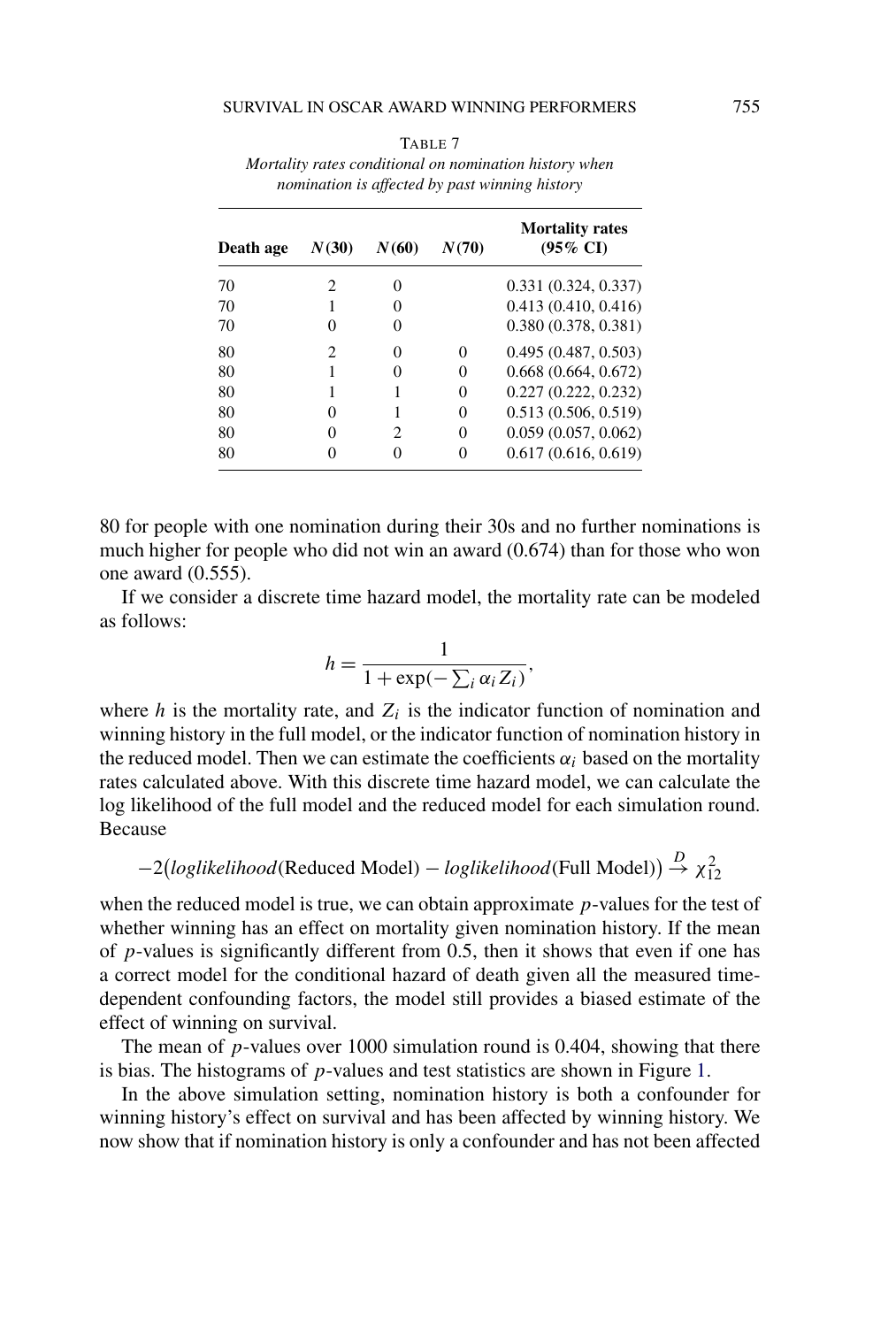<span id="page-10-0"></span>

FIG. 1. *Histograms for p-values and test statistics from the likelihood ratio test of whether winning has an effect on mortality given nomination history based on the discrete time hazard model when the nomination is affected by past winning history*.

by winning history, then the time-dependent Cox model that controls for nomination history produces correct inferences. We keep the same simulation set up as before, except that we change the selection weights for age group 60–69 in Table [3](#page-6-0) to the selection weights in Table 8.

We still restrict every candidate to be nominated at most twice and win at most twice. Based on 1000 Monte Carlo simulations, we obtained estimated mortality hazard rates for this full model in Table [9.](#page-11-0) For a reduced model without winning history, the mortality rates just adjusting the nomination history are shown in Table [10.](#page-11-0) From the probabilities in Tables [9](#page-11-0) and [10,](#page-11-0) conditioning on the same nomination history, winning does not have a significant effect on the mortality rates.

Similarly, based on the discrete time hazard model, the mean of *p*-values in 1000 Monte Carlo simulations is 0.52, and the *p*-values and test statistics of likelihood ratio test are shown in Figure [2.](#page-12-0) The simulation illustrates that when nomination is not affected by the past winning history, a correct time-dependent hazard model does not suffer from the healthy performer survivor bias.

TABLE 8 *Selection weight for age* 60*–*69 *when nomination history is not affected by winning history*

|         | <b>Previous winner</b> Previous nonwinner |
|---------|-------------------------------------------|
| Group 1 |                                           |
| Group 2 |                                           |
| Group 3 |                                           |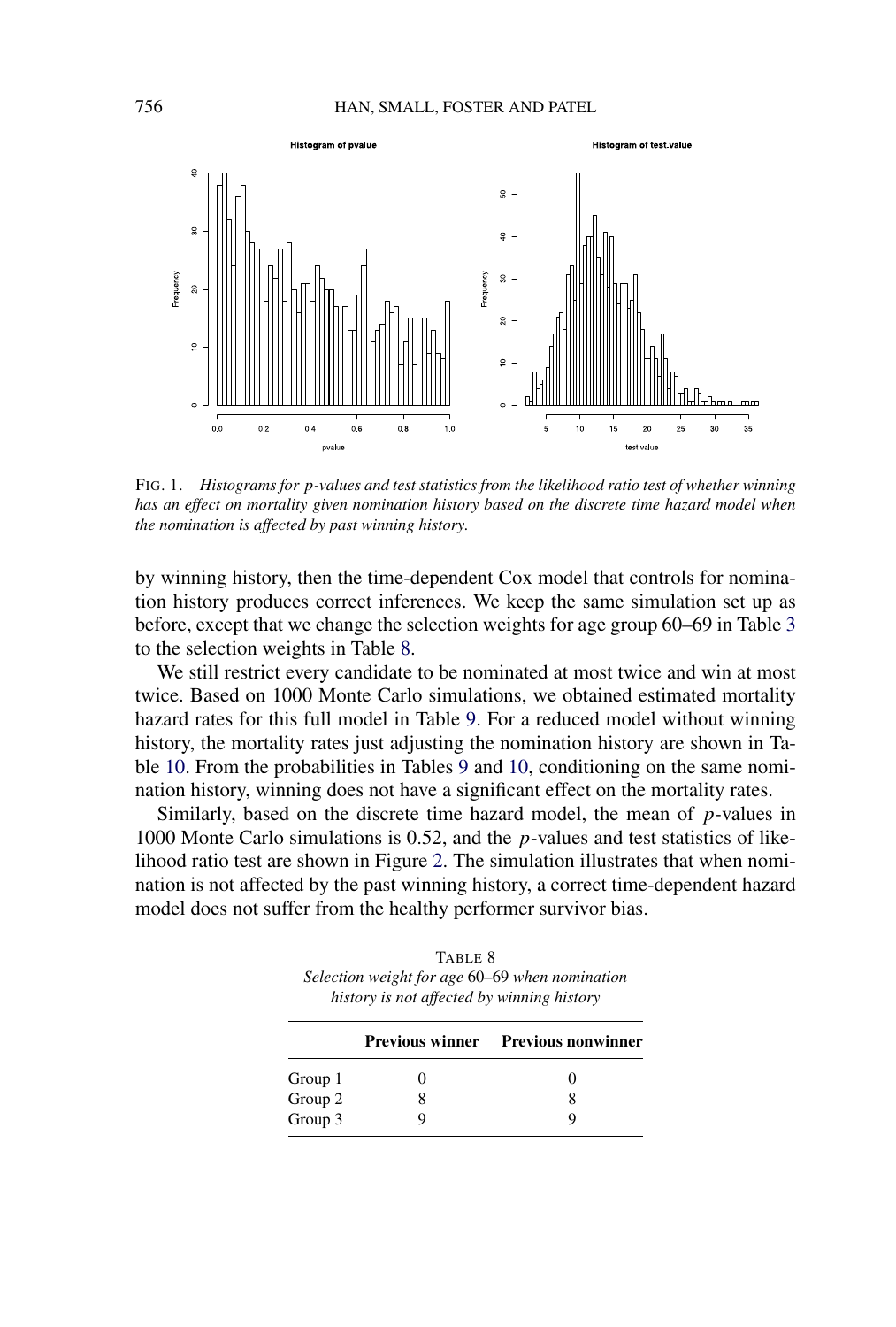### SURVIVAL IN OSCAR AWARD WINNING PERFORMERS 757

TABLE 9

<span id="page-11-0"></span>*Mortality rates conditional on nomination history and winning history when nomination is not affected by past winning history*

| Death age | N(30)          | A(30)          | N(60)          | A(60)    | N(70)          | A(70)            | <b>Mortality rates</b><br>$(95\% \text{ CI})$ |
|-----------|----------------|----------------|----------------|----------|----------------|------------------|-----------------------------------------------|
| 70        | 2              | $\overline{c}$ | $\Omega$       | 0        |                |                  | 0.317(0.267, 0.368)                           |
| 70        | 2              | 1              | $\Omega$       | 0        |                |                  | 0.327(0.310, 0.343)                           |
| 70        | 2              | $\theta$       | $\mathbf{0}$   | 0        |                |                  | 0.337(0.330, 0.344)                           |
| 70        |                | 1              | $\Omega$       | 0        |                |                  | 0.424(0.411, 0.436)                           |
| 70        |                | $\theta$       | $\Omega$       | 0        |                |                  | 0.425(0.422, 0.429)                           |
| 70        | 0              | $\theta$       | $\Omega$       | 0        |                |                  | 0.389(0.388, 0.390)                           |
| 80        | 2              | 2              | $\Omega$       | 0        | $\Omega$       | $\Omega$         | 0.514(0.449, 0.578)                           |
| 80        | 2              |                | $\Omega$       | $\Omega$ | 0              | $\mathbf{0}$     | 0.508(0.486, 0.529)                           |
| 80        | $\overline{2}$ | 0              | $\Omega$       | $\Omega$ | 0              | $\mathbf{0}$     | 0.494(0.485, 0.503)                           |
| 80        |                |                | $\Omega$       | $\Omega$ | 0              | $\boldsymbol{0}$ | 0.592(0.574, 0.611)                           |
| 80        |                | 0              | 0              | 0        | $\overline{0}$ | $\mathbf{0}$     | 0.575(0.570, 0.580)                           |
| 80        |                |                |                |          | $\overline{0}$ | $\mathbf{0}$     | 0.461(0.418, 0.504)                           |
| 80        |                |                |                | 0        | $\Omega$       | $\mathbf{0}$     | 0.483(0.454, 0.513)                           |
| 80        |                | $\overline{0}$ |                |          | 0              | $\mathbf{0}$     | 0.481 (0.464, 0.498)                          |
| 80        |                | $\Omega$       |                | 0        | $\Omega$       | $\mathbf{0}$     | 0.480(0.472, 0.487)                           |
| 80        | $\Omega$       | $\overline{0}$ |                | 1        | $\overline{0}$ | $\mathbf{0}$     | 0.686(0.674, 0.697)                           |
| 80        | $\Omega$       | $\theta$       |                | $\Omega$ | $\overline{0}$ | $\mathbf{0}$     | 0.688(0.683, 0.693)                           |
| 80        | $\Omega$       | $\overline{0}$ | 2              | 2        | 0              | $\boldsymbol{0}$ | 0.428(0.396, 0.459)                           |
| 80        | $\Omega$       | $\theta$       | 2              | 1        | $\Omega$       | $\mathbf{0}$     | 0.453(0.440, 0.465)                           |
| 80        | $\Omega$       | $\Omega$       | 2              | $\Omega$ | 0              | $\boldsymbol{0}$ | 0.451(0.444, 0.458)                           |
| 80        | $\theta$       | 0              | $\overline{0}$ | 0        | 0              | $\overline{0}$   | 0.559(0.558, 0.561)                           |

TABLE 10 *Mortality rates conditional on nomination history when nomination is not affected by past winning history*

| Death age | N(30)                       | N(60) | N(70) | <b>Mortality rates</b><br>$(95\% \text{ CI})$ |
|-----------|-----------------------------|-------|-------|-----------------------------------------------|
| 70        | 2                           |       |       | 0.334(0.328, 0.340)                           |
| 70        |                             |       |       | 0.425(0.422, 0.428)                           |
| 70        | 0                           |       |       | 0.389(0.388, 0.390)                           |
| 80        | $\mathcal{D}_{\mathcal{L}}$ | 0     |       | 0.499(0.491, 0.507)                           |
| 80        | 1                           |       | 0     | 0.577(0.572, 0.581)                           |
| 80        |                             |       | 0     | 0.480(0.474, 0.487)                           |
| 80        | 0                           |       | 0     | 0.687(0.682, 0.691)                           |
| 80        | 0                           | 2     | 0     | 0.451(0.445, 0.457)                           |
| 80        | 0                           |       |       | 0.559(0.558, 0.561)                           |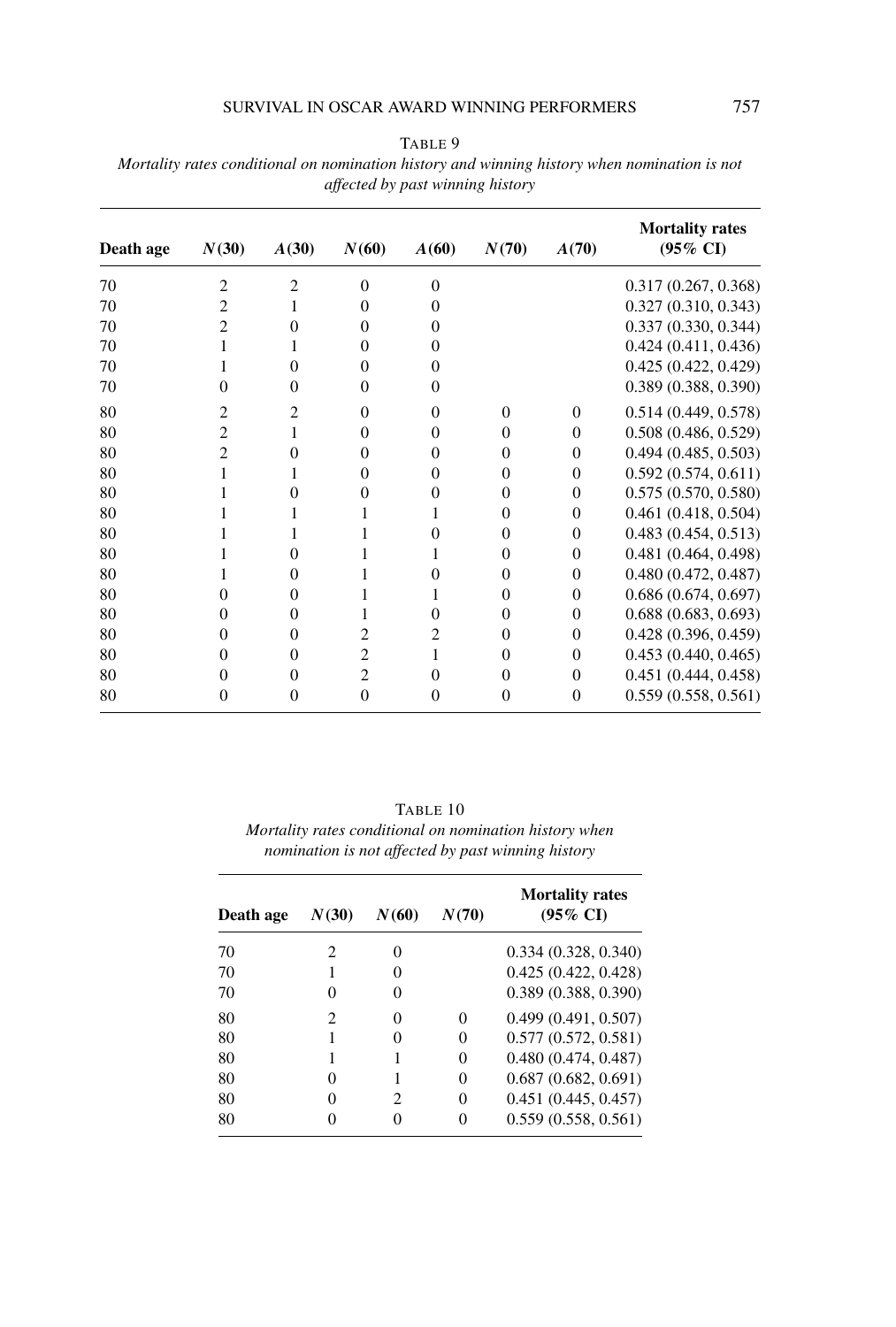<span id="page-12-0"></span>

FIG. 2. *Histograms for p-values and test statistics from the likelihood ratio test of whether winning has an effect on mortality given nomination history based on the discrete time hazard model when the nomination is not affected by past winning history*.

**3. Rank preserving structural accelerated failure time model.** Robins [\(1986, 1992\)](#page-25-0) and Robins et al. [\(1992\)](#page-25-0) recognized the potential of conventional time-dependent proportional hazard models to provide biased estimates of causal effects when there are healthy performer survivor effects (Robins called these healthy worker effects). Robins [\(1986\)](#page-25-0) was particularly concerned with occupational mortality studies in which unhealthy workers who terminate employment early are at an increased risk of death compared to other workers and receive no further exposure to the chemical agent under study. More generally, Robins has shown that the usual time-dependent Cox proportional hazards model approach might be biased when "(a) there exists a time-dependent risk factor for, or predictor of, the event of interest that also predicts subsequent treatment and (b) past treatment history predicts subsequent risk factor level." In our context (a) nomination history is a time-dependent risk factor for death and a predictor of winning subsequent Oscar Awards, and (b) past winning history predicts future nomination. Robins developed the rank preserving structural accelerated failure time model with *g*-estimation to eliminate bias from the time-dependent Cox proportional hazards model under conditions (a) and (b) above. We will adapt Robins' rank preserving structural accelerated failure time model and *g*-estimation method.

Our key assumption is as follows:

ASSUMPTION 1 (Randomization assumption). Conditional on age, previous nominations, and previous wins, the winner of an Oscar Award in each year is selected randomly among nominees for that award.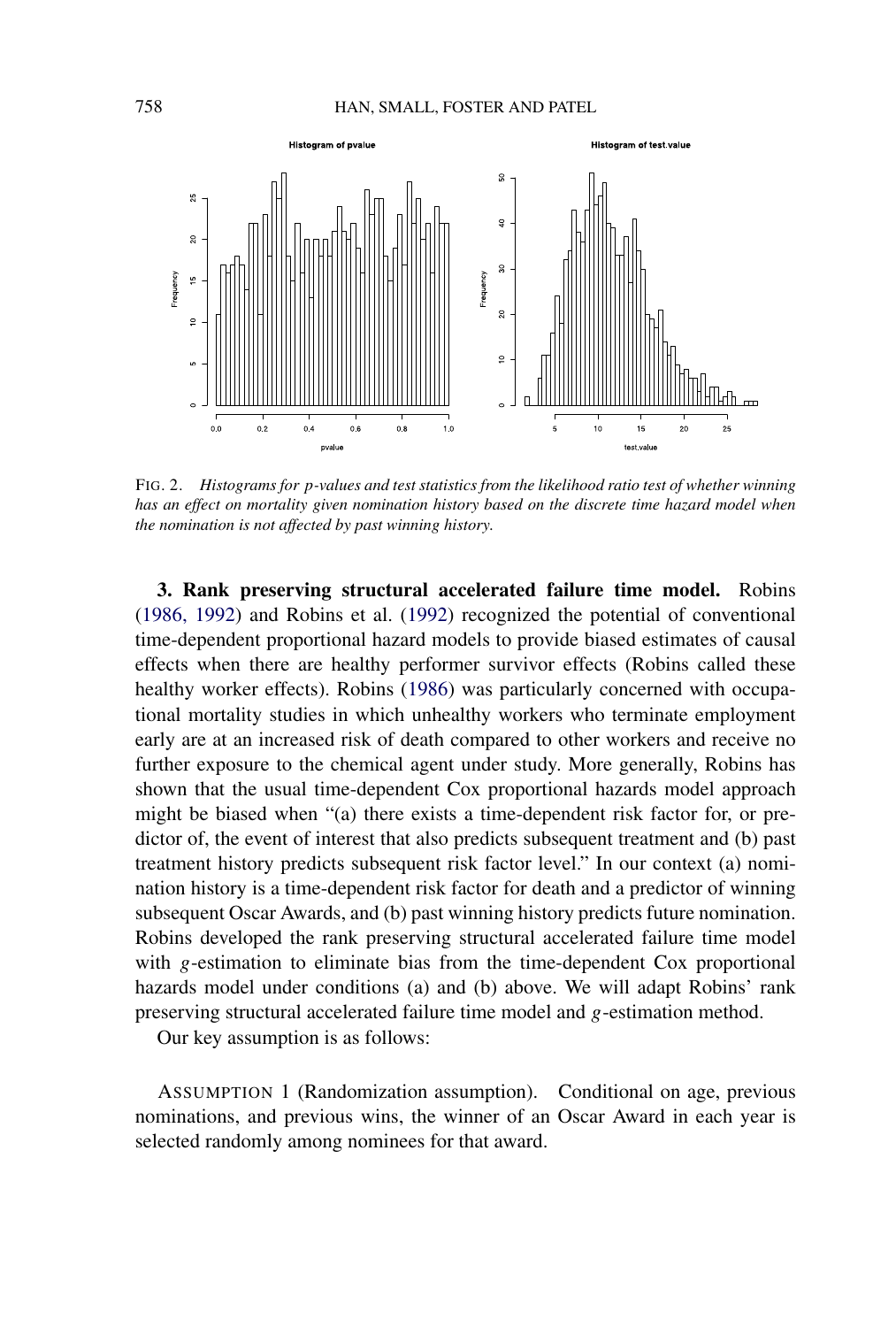<span id="page-13-0"></span>We make no assumption about the nominees being randomly selected from the pool of actors and actresses, only that the winner is randomly chosen (conditional on covariates) among the nominees. Indeed, some pundits suggest that being nominated for an Oscar Award is due to talent, whereas winning one is due to luck [Sylvestre, Huszti and Hanley [\(2006\)](#page-26-0)]. Gehrlein and Kher [\(2004\)](#page-24-0) provide further discussion of Oscar Award selection procedures.

3.1. *Basic setup*. We focus on the causal effect of winning an Oscar Award for the first time on a performer's survival, and do not consider any additional effect of multiple wins here. We focus only on comparing winners to nonwinning nominees.

To simplify our discussion, we use candidate  $(i, j)$  to denote a candidate  $j$  who has been nominated for the *i*th Oscar Award. There are a total of 300 Oscar Awards in our data, so  $i = 1, 2, \ldots, 300$ . We assume the existence of a *latent or potential failure time variable*  $U_{i,j}$ , which represents the potential years candidate  $(i, j)$ would live after the award date if he or she did not win an Award on date *i* nor in the rest of his or her lifetime. However, we only observe the *observed failure time variable*  $T_{i,j}$ , which means the observed years candidate  $(i, j)$  lives after the award date until his or her death. We will assume that the  $T_{i,j}$  are uncensored until Section [3.4,](#page-16-0) where we will consider censoring.

3.2. *Rank preserving structural accelerated failure time model*. The *rank preserving structural accelerated failure time model* (RPSAFTM) assumes that winning an Oscar for the first time multiplies a performer's remaining lifetime by a treatment effect factor  $exp(-\psi)$ . The parameter  $\psi$  is the additive effect of winning on the log of a performer's remaining lifetime after the award. A positive *ψ* means winning decreases lifetime, a negative  $\psi$  means winning increases lifetime and  $\psi = 0$  means winning has no effect. See Cox and Oakes [\(1984\)](#page-24-0) and Robins [\(1992\)](#page-25-0) for more discussion of the accelerated failure time model.

For the RPSAFTM, the potential failure time  $U_{ij}$  can be calculated from the observed failure time  $T_{ij}$  as follows. Let  $F_{i,j}$  be the first time candidate  $(i, j)$  won an Oscar Award ( $F_{i,j} = \infty$  if the candidate never won an Award), and  $D_i$  be the date of the *i*th Oscar Award. Let set *A* contain candidates who never won an Oscar Award in their whole lifetime, set *B* contain candidates who won Oscar Awards at least once and for whom  $F_{i,j} < D_i$ , and set *C* contain candidates who won Oscar Awards at least once and for whom  $F_{i,j} \ge D_i$ . We have

(1) 
$$
U_{i,j} = \begin{cases} T_{i,j}, & \text{if candidate } (i, j) \in A \cup B, \\ F_{i,j} - D_i & + \exp(\psi)(T_{i,j} + D_i - F_{i,j}), \\ \end{cases}
$$
if candidate  $(i, j) \in C$ .

As an example, consider Marlon Brando who was born on April 3, 1924, and died on July 1, 2004. Brando was nominated for an Oscar for the first time on March 20, 1952  $(i = 77)$ , but did not win the Award. He won two Oscar Awards in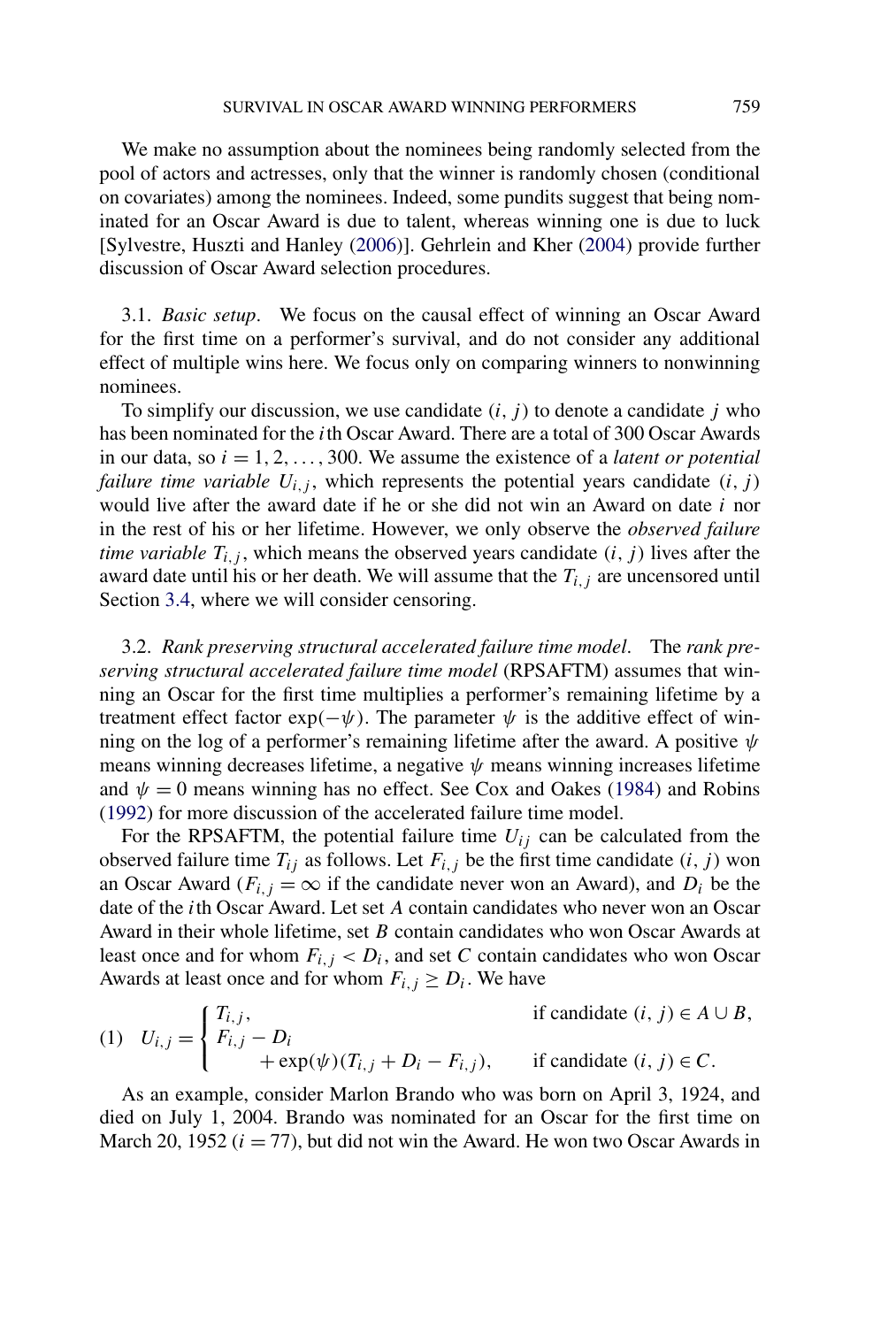| <b>Nomination date</b> | Number of award $(i)$ | Award                        | Win |
|------------------------|-----------------------|------------------------------|-----|
| $20$ Mar52             | 77                    | <b>Best Actor</b>            | N   |
| 19Mar53                | 81                    | <b>Best Actor</b>            | N   |
| $25$ Mar54             | 85                    | <b>Best Actor</b>            | N   |
| 30Mar55                | 89                    | <b>Best Actor</b>            | Y   |
| 26Mar58                | 101                   | <b>Best Actor</b>            | N   |
| $27$ Apr $73$          | 161                   | <b>Best Actor</b>            | Y   |
| 2Apr74                 | 165                   | <b>Best Actor</b>            | N   |
| $26$ Mar $90$          | 231                   | <b>Best Supporting Actor</b> | N   |

TABLE 11 *Marlon Brando's nominations*

his career: the first time on March 30, 1955  $(i = 89)$  and the second time on April 27, 1973  $(i = 161)$ . His information is listed in Table 11.

$$
U_{77,B}(\psi) = (30\text{Mar55} - 20\text{Mar52}) + \exp(\psi)(1\text{Jul04} - 30\text{Mar55}),
$$
  
\n
$$
U_{81,B}(\psi) = (30\text{Mar55} - 19\text{Mar53}) + \exp(\psi)(1\text{Jul04} - 30\text{Mar55}),
$$
  
\n
$$
U_{85,B}(\psi) = (30\text{Mar55} - 25\text{Mar54}) + \exp(\psi)(1\text{Jul04} - 30\text{Mar55}),
$$
  
\n
$$
U_{89,B}(\psi) = \exp(\psi)(1\text{Jul04} - 30\text{Mar55}),
$$
  
\n
$$
U_{101,B}(\psi) = 1\text{Jul04} - 26\text{Mar58},
$$
  
\n
$$
U_{161,B}(\psi) = 1\text{Jul04} - 27\text{Apr73},
$$
  
\n
$$
U_{165,B}(\psi) = 1\text{Jul04} - 2\text{Apr74},
$$
  
\n
$$
U_{231,B}(\psi) = 1\text{Jul04} - 26\text{Mar90}.
$$

The subscript "B" represents Marlon Brando. Note that in the RPSAFTM [\(1\)](#page-13-0), Brando's multiple wins have no additional effect on his survival beyond his first win.

3.3. *Test of treatment effect on survival*. Although the latent failure time variable  $U_{i,j}$  can be calculated based on the treatment effect factor  $\psi$ ,  $\psi$  is still an unknown parameter that we need to estimate. The basic idea for testing the plausibility of a hypothesized treatment effect under Assumption [1](#page-12-0) is the following: if the hypothesized treatment effect is correct, the latent failure times in the treatment (winning) and control (nonwinning) groups should be similar, but if the hypothesized treatment effect is too large (small), the latent failure times in the treatment group will tend to be smaller (larger) than those in the control group.

To explain the details, let  $A_{i,j}$  denote the treatment status for candidate  $(i, j)$ :

$$
A_{i,j} = \begin{cases} 1, & \text{if candidate } (i,j) \text{ wins the } i \text{th award,} \\ 0, & \text{if candidate } (i,j) \text{ loses the } i \text{th award.} \end{cases}
$$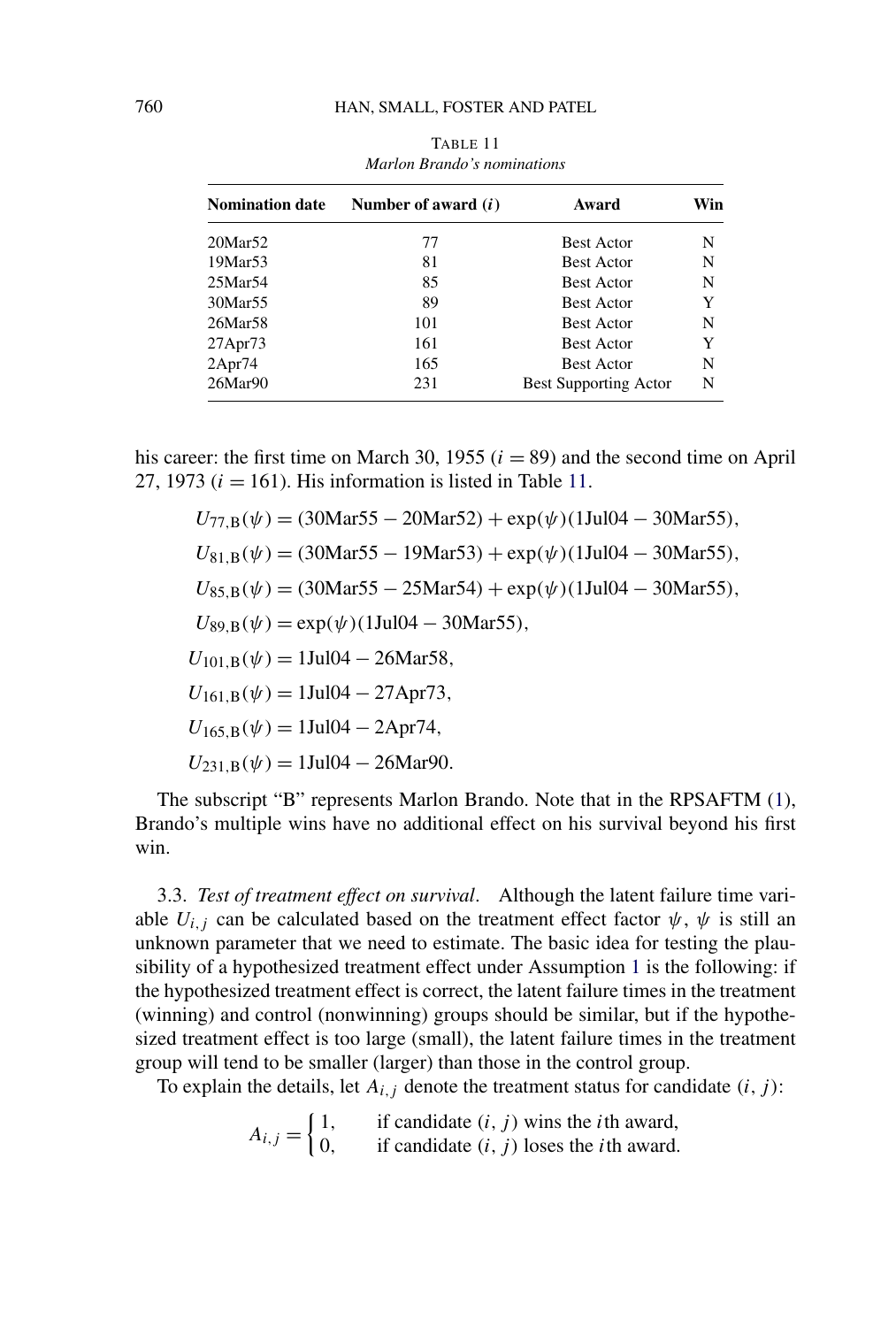<span id="page-15-0"></span>Note that  $A_{i,j}$  is only defined if *j* was nominated for the *i*th award. Let  $W_{i,j}$ denote the vector of candidate *(i, j )*'s covariates, such as age at time of nomination, number of previous nominations, and number of previous wins, etc. Note that some of the covariates in  $W_{ij}$  can be time dependent.

Let  $U_{ij}(\psi_0)$  denote the latent failure time if  $\psi_0$  is the true treatment effect;  $U_{ij}(\psi_0)$  can be calculated from [\(1\)](#page-13-0). Consider a logistic regression model for the probability that candidate  $(i, j)$  wins award *i* conditional on  $W_{ij}$  and  $U_{ij}(\psi_0)$ :

(2)  

$$
P(A_{ij} = 1|W_{ij}, U_{ij}(\psi_0))
$$

$$
= \frac{\exp(\beta W_{ij} + \theta(\psi_0)U_{ij}(\psi_0))}{1 + \exp(\beta W_{ij} + \theta(\psi_0)U_{ij}(\psi_0))},
$$

where  $\beta$  and  $\theta(\psi_0)$  are unknown parameters. We use conditional logistic regression for estimating (2), where we condition on there being one winner among the nominees for each award. Only the nominees for each award are considered in the conditional logistic regression, that is, the candidates included in the regression are  $(i, j_1), \ldots, (i, j_{n_i})$ , where  $i = 1, \ldots, 300$ , and  $j_1, \ldots, j_{n_i}$  are the nominees for the *i*th award ( $n_i = 5$  except for some early awards). See the last two paragraphs of this section for discussion of a modification of this conditional logistic regression that improves efficiency. Model (2) combined with conditioning on there being one winner for each award is equivalent to the model that the winner of award *i* is determined according to McFadden's [\(1974\)](#page-25-0) choice model where  $(W_{ij_1}, U_{ij_1}(\psi_0)), \ldots, (W_{ij_{n_i}}, U_{ij_{n_i}}(\psi_0))$  are the covariates that describe the *ni* choices for the award.

For the true  $\psi$ , the coefficient  $\theta(\psi)$  on  $U_{ij}(\psi)$  in (2) should equal zero. This is because under Assumption [1,](#page-12-0) conditional on the covariates  $W_{ij}$ 's of the nominees for an award, the latent failure times  $U_{ij}$ 's of the nominees are independent of which nominee wins the award, that is,

$$
P(A_{ij} = 1 | W_{ij}, U_{ij}) = P(A_{ij} = 1 | W_{ij}).
$$

We test the null hypothesis that  $\psi$  equals a particular value  $\psi_0$  by seeing whether a score test accepts or rejects the null hypothesis that the true value of  $\theta(\psi)$  is 0. In other words, we test

$$
H_{10} : \psi = \psi_0 \quad \text{vs.} \quad H_{1a} : \psi \neq \psi_0
$$

by testing

$$
H_{20} : \theta(\psi_0) = 0 \quad \text{vs.} \quad H_{2a} : \theta(\psi_0) \neq 0.
$$

Rejection of  $H_{20}$  implies rejection of  $H_{10}$ , and acceptance of  $H_{20}$  implies acceptance of  $H_{10}$ . We invert this test to find a confidence interval for  $\psi$ , that is, the 95% confidence interval consists of all  $\psi_0$  for which we do not reject  $H_{20}$ .

We now discuss an efficiency issue for testing  $\psi = \psi_0$ . If a candidate  $(i, j)$  has already won an award before the date of the *i*th Oscar Award, then  $T_{ij} = U_{ij}$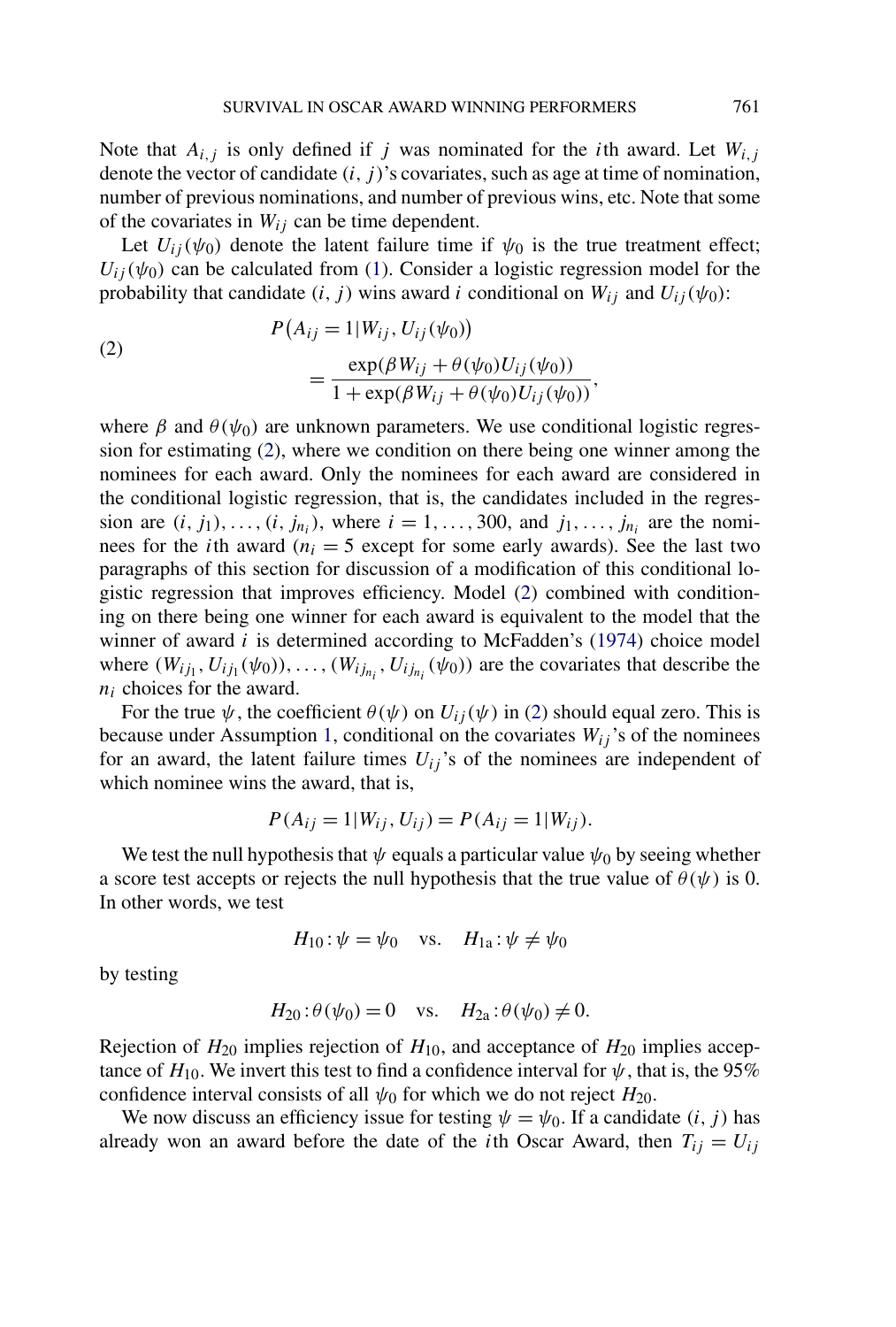<span id="page-16-0"></span>regardless of whether the candidate wins the award at the date of the *i*th Oscar Award. Candidate  $(i, j)$  contributes no information for testing  $\psi = \psi_0$  since  $U_{ij}(\psi_0)$  is a constant function of  $\psi_0$ . Consequently, it is more efficient for testing  $\psi = \psi_0$  to not include candidates  $(i, j)$  in the analysis who have already won an award before the date of the *i*th Oscar Award. In fact, we found that for the Oscar data, the confidence interval based on excluding candidates who have already won an award was 20% shorter than the confidence interval based on including the already winners.

As an example of excluding the already winner candidates, for Marlon Brando, we do not include *(*101*,*B*)*, *(*161*,*B*)*, *(*165*,*B*)*, *(*231*,*B*)* because Brando won the 89th Oscar Award (see Table [7\)](#page-9-0). Because we estimate [\(2\)](#page-15-0) using conditional logistic regression in which we condition on the number of winners for each award, by dropping candidates  $(i, j)$  who have already won an award before award  $i$ , we effectively drop all data from awards in which the winner had already won an award before.

3.4. *Censoring case*. If the lifetimes for all candidates were observed and Assumption [1](#page-12-0) holds, the above analysis would provide consistent tests for the treatment effect. However, if some of the lifetimes are censored and we treat the censored lifetime as the observed lifetime, there will be a violation of Assumption [1.](#page-12-0) Let  $C_{i,j}$  denote the censoring time of candidate  $(i, j)$ . For our data,  $C_{i,j} =$  July 25, 2007 for all *i*, *j*. Instead of observing the failure time  $T_{ij}$  of how long candidate *j* lives after the date  $D_i$  of award *i*, we observe the censored failure time  $X_{ij} = \min(T_{ij}, C_{ij} - D_i)$ . Consider the variable  $U_{i,j}^*(\psi)$  that is generated by substituting  $X_{i,j}$  for  $T_{i,j}$  in the RPSAFTM [\(1\)](#page-13-0) to calculate  $U_{i,j}$ . If  $\psi \neq 0$ , then  $U_{ij}^*(\psi)$ is not independent of  $A_{ij}$  given  $W_{ij}$ . To illustrate this, we provide the following example. Suppose there is a positive treatment effect for winning an Oscar Award on performers' survival. Consider a candidate *A* who just won once in his whole career. Suppose he won on date *D*. Assume his actual remaining lifetime after *D* is *T* . If there is a positive treatment effect, his latent failure time value will be *U* where  $U < T$ . When the censoring time C satisfies  $U < C - D < T$ , the corresponding  $U^*(\psi)$  generated by substituting  $C - D$  for *T* in the RPSAFTM will be smaller than *U* for the true  $\psi$ . Now consider a candidate *B* who has the same latent failure time *U* and the same censoring time *C* as candidate *A*, but who never won any awards. For candidate *B*, we have  $U^*(\psi) = U$ . Hence, for these two candidates with identical *U*'s, winning is associated with  $U^*(\psi)$ . In summary, when there is a positive treatment effect, winning an Oscar Award will prolong performers' lifetime, making latent failure times more likely to get censored compared to nonwinning nominees, and causing bias if censored failure times are treated as actual failure times.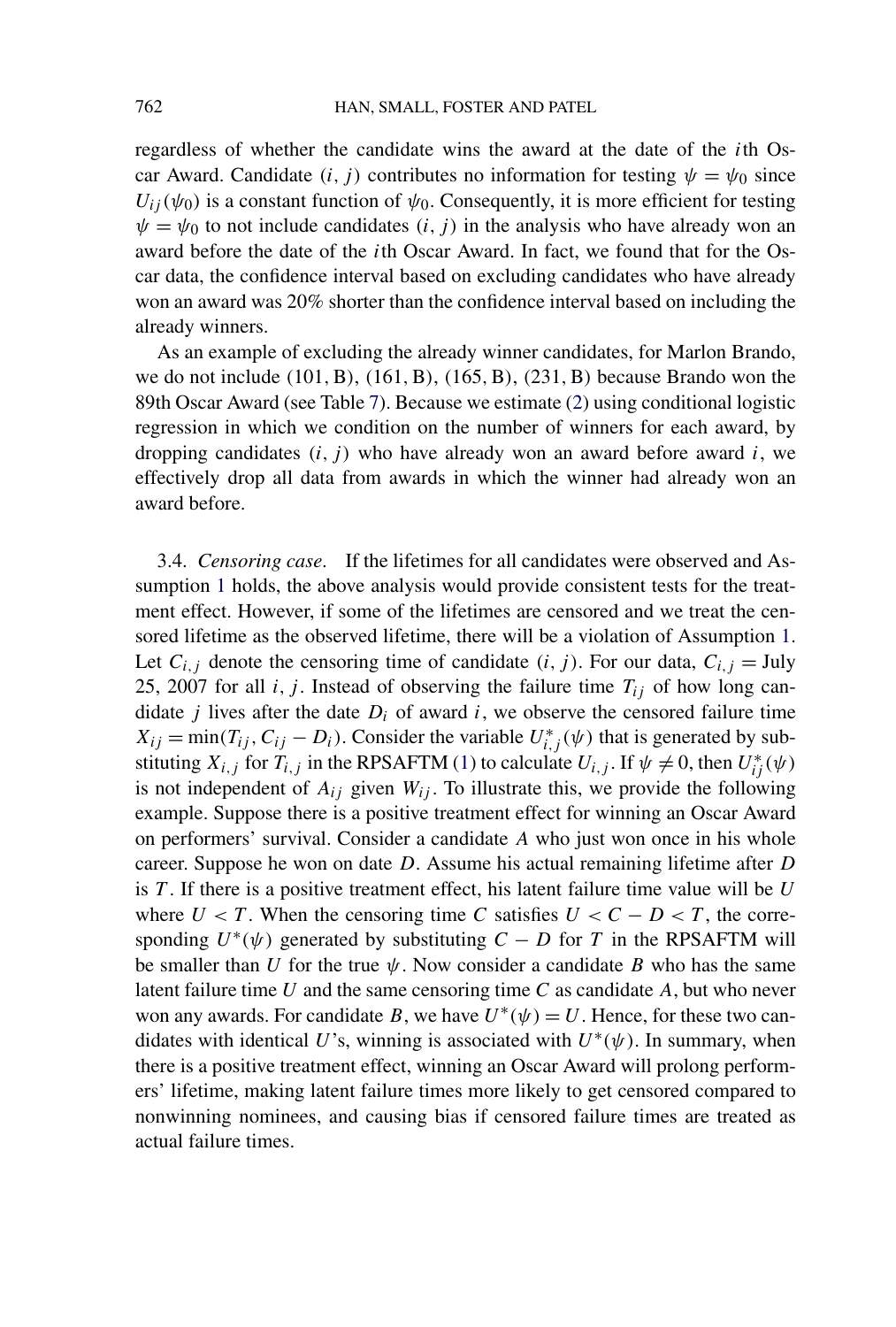<span id="page-17-0"></span>In the above example, if we want to have the same censored latent failure time for both winning and losing performers who have the same actual latent failure time, we can modify the censoring time for the losing performer to be before the actual censoring time so that  $U^*(\psi)$  will be censored in the same way regardless of whether a performer wins or loses. This is Robins et al.'s [\(1992\)](#page-25-0) idea of artificial censoring.

We define an observable variable  $U_{i,j}^{**}(\psi_0)$  that is a function of  $(U_{i,j}(\psi_0), A_{i,j})$ and use it as a basis for inference concerning  $\psi_0$ .  $U_{ij}^{**}(\psi_0)$  is defined by censoring  $U_{ij}(\psi_0)$  at the artificial censoring time  $C_{ij}(\psi_0)$  that is defined below.

Recall that  $F_{ij}$  is candidate  $(i, j)$ 's first win time, and  $D_i$  is the date of *i*th Oscar Award.

When  $F_{ij} \geq D_i$ ,

$$
C_{i,j}(\psi_0) = \min((C_{i,j} - D_i), (C_{i,j} - D_i) \exp(\psi_0)).
$$

When  $F_{ij}$  <  $D_i$ ,

$$
C_{i,j}(\psi_0)=C_{ij}-D_i.
$$

Then  $U_{i,j}^{**}(\psi_0) = \min(U_{i,j}(\psi_0), C_{i,j}(\psi_0))$ . We substitute  $U_{i,j}^{**}(\psi_0)$  for  $U_{i,j}(\psi_0)$ in the conditional logistic regression model [\(2\)](#page-15-0), and test the null hypothesis  $\theta(\psi_0) = 0$ . Note that  $U_{ij}^{**}(\psi_0)$  could be any observable function of  $U_{ij}(\psi_0)$ ,  $C_{ij}(\psi_0)$ , not just min $(U_{ij}(\psi_0), C_{ij}(\psi_0))$ . Robins [\(1993\)](#page-25-0) describes the semiparametric efficient such function.

3.5. *Simulation results*. In Section [2.4](#page-5-0) our simulation study showed that previous studies suffered from healthy performer survivor bias. Here we will use the same setup to test the RPSAFTM. Recall that a correct analysis method should produce approximately uniformly distributed *p*-values in the simulation study. The results in Table 12 are from 1000 simulations. We have shown the first four rows from the simulations in Section [2.4](#page-5-0) (Table [4\)](#page-7-0), and add the last row for the RPSAFTM.

| Simulation results      |               |                |                         |  |
|-------------------------|---------------|----------------|-------------------------|--|
| <b>Type of analysis</b> | <b>Status</b> | Time-zero      | Mean of <i>p</i> -value |  |
| PH                      | <b>Static</b> | Birthday       | 0.03                    |  |
| <b>PH</b>               | Dynamic       | Birthday       | 0.12                    |  |
| <b>PH</b>               | Dynamic       | Nomination day | 0.12                    |  |
| <b>PY</b>               | Dynamic       | Nomination day | 0.04                    |  |
| <b>RPSAFTM</b>          | Dynamic       | Nomination day | 0.49                    |  |

TABLE 12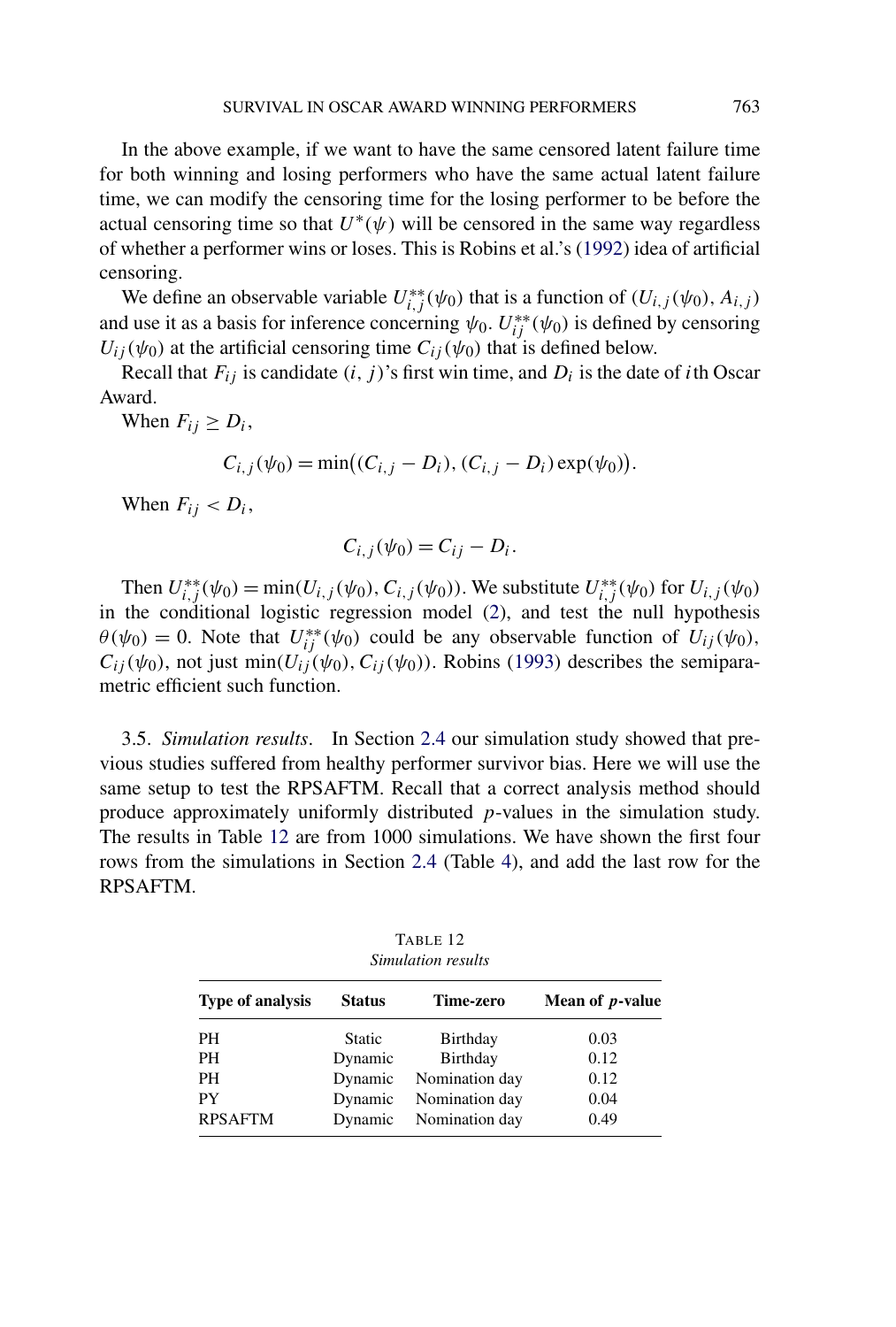<span id="page-18-0"></span>

FIG. 3. *Histograms for p-values from the test of whether winning has an effect on mortality based on the four methods of previous studies and the RPSAFTM introduced by the current paper*.

Figure 3 contains histograms for *p*-values of the five methods from 1000 simulations.

In the first four plots, the majority of the *p*-values are smaller than 0.2, while in the last plot, the *p*-values are uniformly distributed. The RPSAFTM corrects the survivor treatment selection bias that previous methods suffer from.

**4. Analysis of Oscar Award data.** We have compiled a data file that records the nominees and winners for each award (best lead actor, best lead actress, best supporting actor, best supporting actress) on each Oscar Award date. We collected the data from [www.imdb.com](http://www.imdb.com). The data is in the supplementary materials [Han et al. [\(2010\)](#page-25-0)]. The selection interval spanned from the inception of the Oscar Awards to July 25, 2007. In computing lifetime since being nominated, we use the actual Oscar Award date which varies from year to year. People who were not reported dead on [www.imdb.com](http://www.imdb.com) were presumed to be alive. There are 260 winners and 564 nonwinning nominees, 824 performers in all. Of these 824 performers, 448 are censored.

We did not include several candidates in our data set. Margaret Avery was nominated for best supporting actress in 1985, but we could not find her birthday and day of death from the internet. We did not include the following candidates who died before the winner of the award for which they were nominated was announced: Massimo Troisi, Jeanne Eagels, James Dean, Spencer Tracy, Peter Finch, and Ralph Richardson.

We have shown results from previous studies, which are based on less years of Oscar data than ours, in Table [1.](#page-4-0) To compare previous studies with ours, we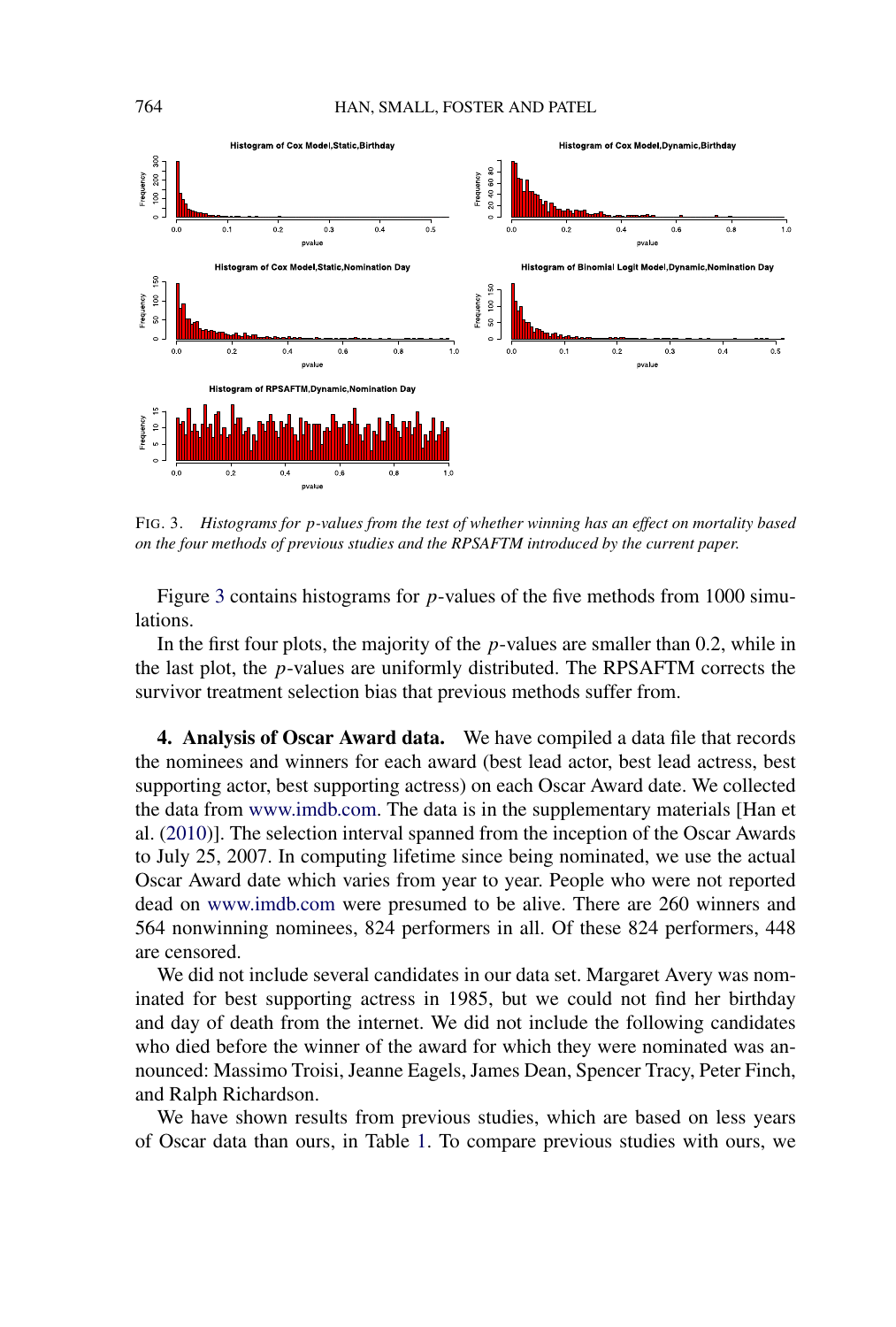<span id="page-19-0"></span>

| <i>winners vs. nominees</i> |               |                |                                                                   |
|-----------------------------|---------------|----------------|-------------------------------------------------------------------|
| <b>Type of analysis</b>     | <b>Status</b> | Time-zero      | <b>Reduction in</b><br>mortality rate<br>$(95\% \text{ CI}) (\%)$ |
| <b>PH</b>                   | Static        | Birthday       | 19 (6 to 31)                                                      |
| <b>PH</b>                   | Dynamic       | Birthday       | $9(-6 \text{ to } 22)$                                            |
| <b>PH</b>                   | Dynamic       | Nomination day | 14 (0 to 26)                                                      |
| <b>PY</b>                   | Dynamic       | Nomination day | $10(-6 \text{ to } 23)$                                           |
| PH <sub>2</sub>             | Dynamic       | Nomination day | $8.7 (-7.3 \text{ to } 24.7)$                                     |

TABLE 13 *Winners vs*. *nominees*

have applied the methods of previous studies to our updated Oscar Award data set; the results are shown in Table 13. Compared with the results in Table [1,](#page-4-0) the reductions in mortality rate in Table 13 are smaller. The confidence intervals are also narrower, because we have 7 years more candidates than the original data set, and also each candidate in our data set has 7 years more information.

In Table [8](#page-10-0) the first four rows are based on previous methods. We also add the fifth row, which corresponds to a Cox time-dependent model adjusting for past nomination history and winning history; nomination history is adjusted for by conditioning on the number of previous nominations. Note that previous methods did not consider the nomination history.

We now consider fitting the RPSAFTM. For the conditional logistic regres-sion [\(2\)](#page-15-0), we use the following time dependent covariates  $W_{ij}$ : age of nomination (nomage), square of age of nomination (nomage.square), cube of age of nomination (nomage.cubic), and number of previous nominations (numprenom). Table 14 shows the results of the conditional logistic regression model [\(2\)](#page-15-0) when  $\psi = 0$ .

The *p*-value for the test of whether the coefficient on  $U_{ij}^{**}(0)$  is 0, that is, the test of  $H_{20}$ :  $\theta(0) = 0$  vs.  $H_{2a}$ :  $\theta(0) \neq 0$ , is 0.07. Thus, we do *not* reject the null hypothesis that winning an Oscar has no effect on a performer's survival at the 0.05 level. Looking at the effect of the other covariates (the  $W_{ij}$ ) in Table 14, there is not strong evidence that number of previous nominations has an effect on the

|                  | coef          | exp(coef) | se(coef) | z.       | <i>p</i> -value |
|------------------|---------------|-----------|----------|----------|-----------------|
| $U_{ii}^{**}(0)$ | $1.37e - 02$  | 1.01      | 0.007541 | 1.812    | 0.07            |
| nomage           | $5.36e - 02$  | 1.06      | 0.101676 | 0.527    | 0.60            |
| nomage.square    | $-9.18e - 04$ | 1.00      | 0.002278 | $-0.403$ | 0.69            |
| nomage.cubic     | $7.40e - 06$  | 1.00      | 0.000016 | 0.462    | 0.64            |
| numprenom        | $6.99e - 02$  | 1.07      | 0.071407 | 0.979    | 0.33            |

TABLE 14 *Summary of conditional logistic model*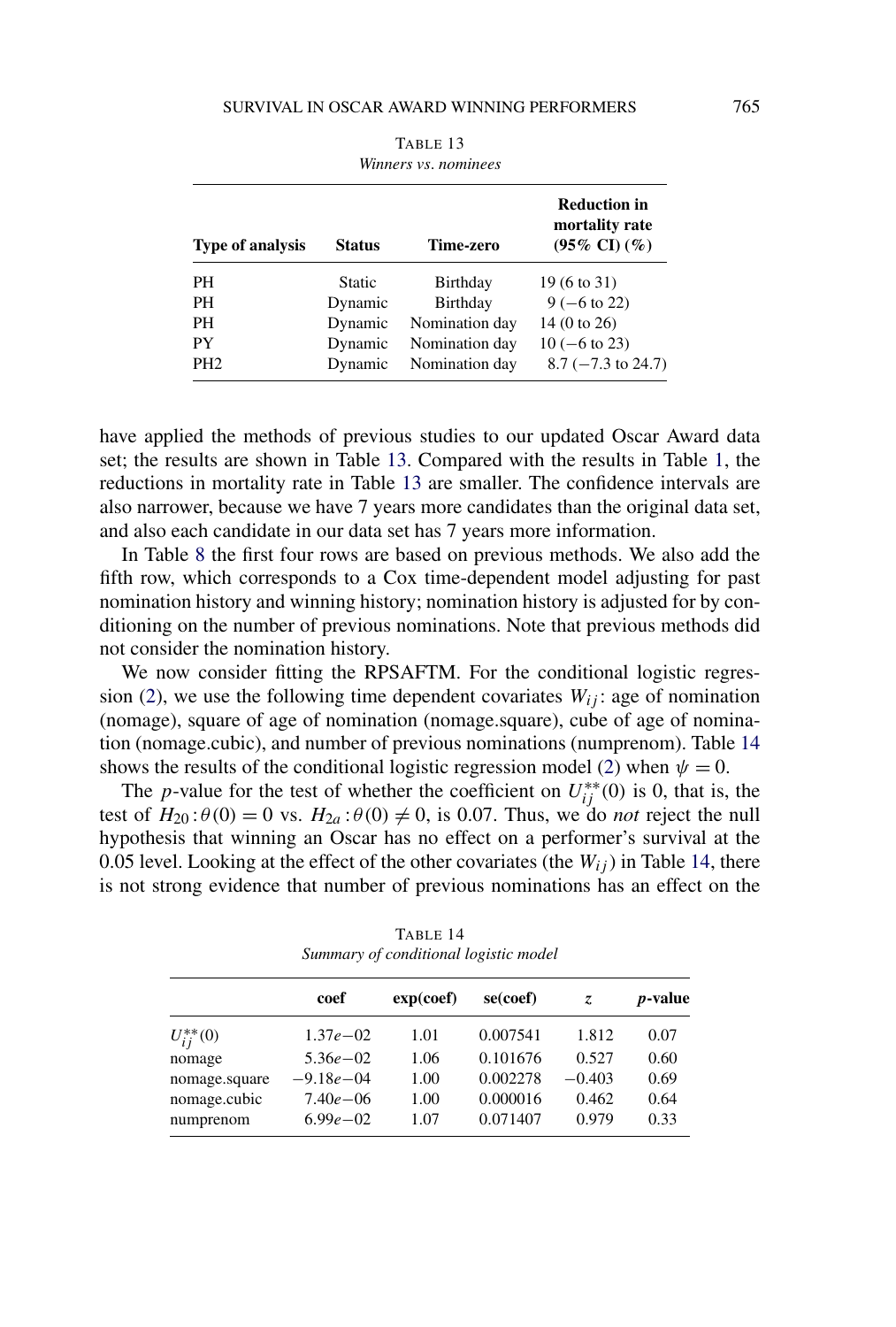| <b>Treatment effect</b>                     | CI                  |
|---------------------------------------------|---------------------|
| $\psi$                                      | $[-0.2360, 0.0088]$ |
| Winning multiplies survival<br>$exp(-\psi)$ | [0.9912, 1.2662]    |

TABLE 15 95% *confidence interval for treatment effect*

probability of a performer winning. For age at time of nomination, although the *p*values on each of the polynomial terms are not significant, a test that the coefficient on all three of the terms is zero gives a *p*-value of 0.03 so age at time of nomination does appear to affect winning. Older nominees are slightly more likely to win.

The validity of our test of the effect of winning an Oscar depends critically on correctly controlling for the effect of age at time of nomination on winning since this age is clearly correlated with  $U_{ij}$  (older nominees generally live a shorter time after the award date, so have smaller  $U_{ij}$ 's). To check that our results are robust to different ways of controlling for age at time of nomination, we replaced the cubic polynomial in nomage in Table [10](#page-11-0) with a cubic spline of nomage with 1 to 4 knots placed at equally spaced quantiles. The *p*-values for the test of  $H_{20}$ :  $\theta(0) = 0$ vs.  $H_{2a}$ : $\theta(0) \neq 0$  ranged from 0.064 to 0.07 in these analyses. Thus, our result that there is not evidence that winning has an effect on survival at the 0.05 level is robust to how nomage is controlled for. We will use the cubic polynomial for nomage in Table [14](#page-19-0) in our subsequent discussion.

Table 15 shows the 95% confidence interval for the treatment effect. Our 95% confidence interval is that the effect of winning is in the range of decreasing survival (after the award date) by 0*.*88% to increasing survival by 26*.*62%.

Robins' *g*-estimate for the treatment effect is the  $\psi_0$  that makes  $\theta(\psi_0) = 0$  in the conditional logistic regression [\(2\)](#page-15-0). This  $\psi_0$  maximizes the *p*-value for testing  $H_{20}$ :  $\theta(\psi_0) = 0$  vs.  $H_{2a}$ :  $\theta(\psi_0) \neq 0$ . Robins et al. [\(1992\)](#page-25-0) show that the *g*-estimate is asymptotically normal and consistent. The *g*-estimate can also be viewed as the Hodges–Lehmann [\(1963\)](#page-25-0) estimate of the treatment effect based on the test of  $H_{20}$ :  $\theta(\psi_0) = 0$ .

We search for possible values of  $\psi_0$  with  $\hat{\theta}(\psi_0) = 0$  in the range [-0.2360, 0.0088] with step size = 0.0001. Figure [4](#page-21-0) shows the estimates  $\hat{\theta}(\psi_0)$  and the *p*values for testing  $H_{20}$ :  $\theta(\psi_0) = 0$ .  $\hat{\theta}(\psi)$  is a monotone increasing function of  $\psi$ in [ $-0.2360, 0.0088$ ]. The *g*-estimate is  $\psi = -0.1127$ , which corresponds to winning increasing survival by 12%. To estimate the survival advantage for winners in terms of years, we consider the performers who won the first time they were nominated. For these performers, we find their censored latent failure time  $U_{ij}^{**}(\psi)$ under the assumption that the point estimate  $\psi$  of  $\psi$  is the true treatment effect. Then we make Kaplan–Meier estimates for the distribution of the actual survival times for these winners and for the distribution of the latent survival times if these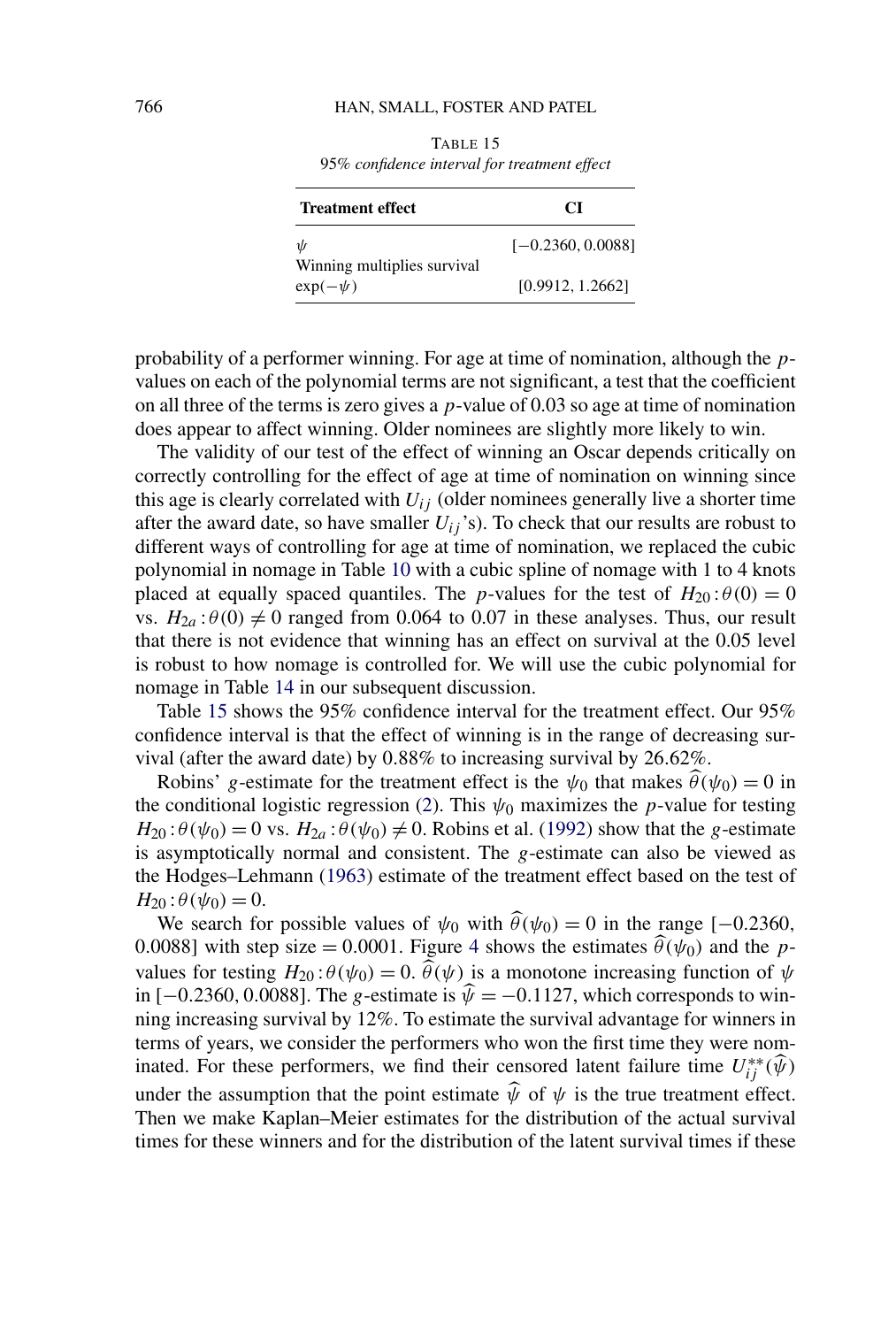<span id="page-21-0"></span>

FIG. 4. Estimate of the coefficient  $\theta$  of the modified potential failure time variable  $U_{ij}^{**}(\psi)$  in the *conditional logistic regression* [\(2\)](#page-15-0) *for different treatment effect value ψ and p-values from the test of whether*  $\theta(\psi)$  *equal zero for different*  $\psi$ .

winners had never won. The difference between the estimated medians of these two distributions is an estimate of the survival advantage of winning the award for these winners. In the current Oscar Award data, we estimate the survival advantage to be 4.2 years, with a 95% confidence interval of [−0*.*4*,* 8*.*4] years.

4.1. *Diagnostic plots*. To examine whether the RPSAFTM is appropriate for the Oscar Award data set, we use boxplots to check if the randomization assumption (Assumption [1\)](#page-12-0) is violated for latent failure times computed according to the RPSAFTM at our point estimate  $\psi$  of  $\psi$ . This is similar to the diagnostics for testing an additive treatment effect model in Small et al. [\(2006\)](#page-25-0). Based on the randomization assumption, for the point estimate  $\psi$ , the distributions of  $U_{ij}^{**}(\psi)$ should be approximately the same for the treatment group (winners) and the control group (nonwinning nominees) in the same range of nomage. We divide the candidates into five subgroups based on the quantiles of nomage. For each subgroup, we make boxplots for  $U_{ij}^{**}(\psi)$  for the winners and the nonwinning nom-inees. Figure [5](#page-22-0) shows the distribution of  $U_{ij}^{**}(\psi)$  is similar among winners and nonwinning nominees for each range of nomage. This supports the validity of the RPSAFTM (assuming that Assumption [1](#page-12-0) is valid).

4.2. *Sensitivity analysis*. Our basic assumption, Assumption [1,](#page-12-0) is that, conditional on covariates such as age at nomination, and number of previous nominations, who wins the Oscar Award is not related to how long the candidates would have lived without winning an award. This could be violated if performers who lead a more healthy lifestyle are more likely to win or if performers who lead a more reckless lifestyle are more likely to win. We now provide a sensitivity analy-sis to violations of Assumption [1.](#page-12-0) Under Assumption [1,](#page-12-0)  $\theta(\psi)$  is 0. If Assumption [1](#page-12-0)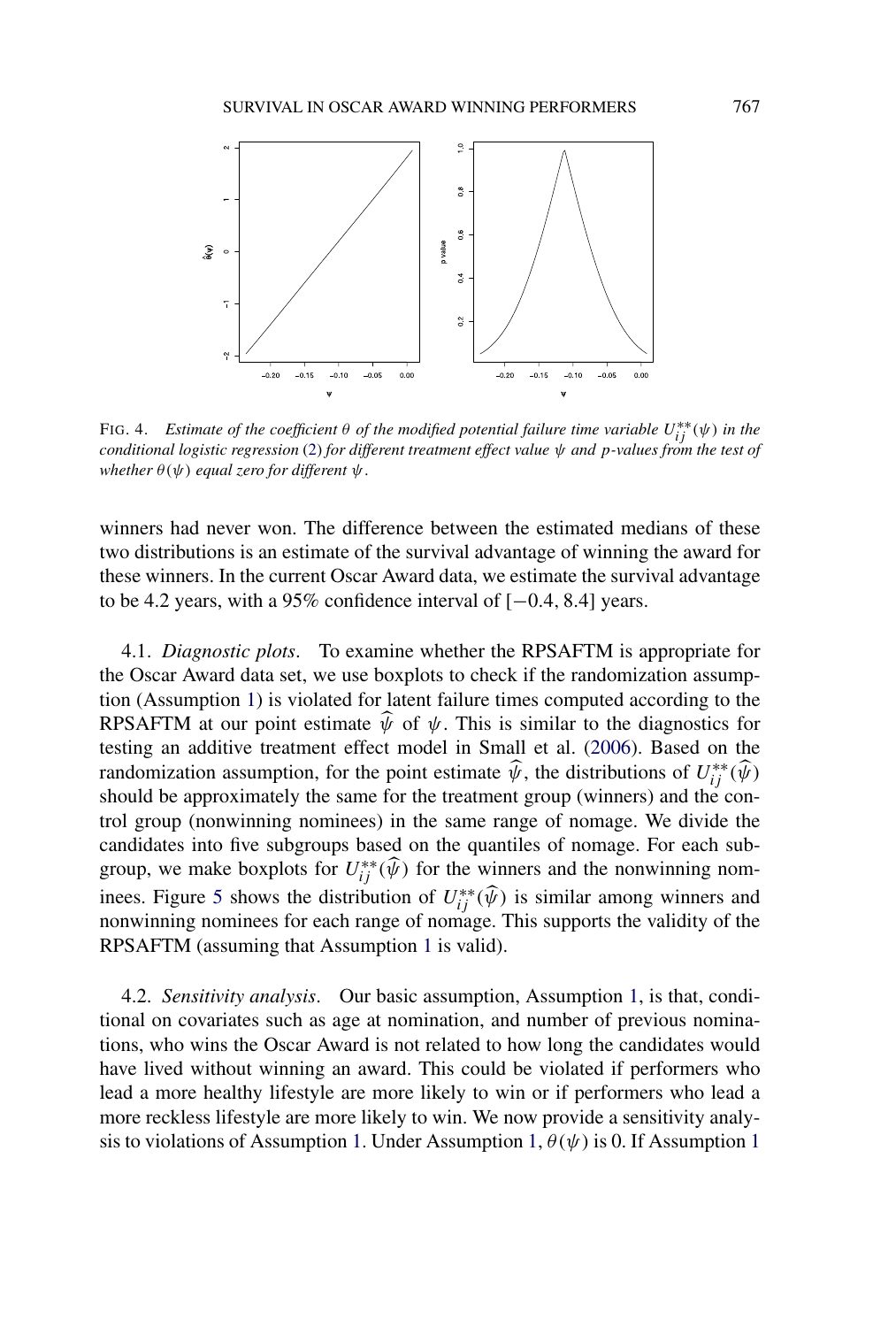<span id="page-22-0"></span>

FIG. 5. *Boxplots of U*∗∗ *ij (ψ) for comparison between treatment group* (*winners*) *and control group* (*nonwinning nominees*) *in five subgroups based on the quantiles of nomage*.

is violated, then  $\theta(\psi) = \theta^* \neq 0$ . For  $\theta(\psi) = \theta^*$ , we can test the plausibility of  $\psi_0$ by testing  $H'_{20}$ :  $\theta(\psi_0) = \theta^*$  vs.  $H'_{2a}$ :  $\theta(\psi_0) \neq \theta^*$ . To calibrate  $\theta^*$ , we note that we can interpret  $exp(10\theta^*)$  as the odds ratio for one candidate to win compared to another, if the one candidate has a ten year higher latent failure time than the other and the two candidates are the same age at nomination and have the same number of previous nominations. Under Assumption [1,](#page-12-0)  $exp(10\theta^*) = 1$ . Table [16](#page-23-0) shows confidence intervals for  $\psi$  and the survival advantage of winning for winners at first nomination for different values of  $θ$ <sup>\*</sup>.

As the odds ratio  $exp(10\theta^*)$  increases from 0.5 to 1.5, the point estimate of the survival advantage decreases from 16.4 years to −10.3 years. If less healthy candidates are moderately more likely to win than healthy candidates,  $\exp(10\theta^*) = 0.9$ , then the confidence interval only contains negative  $\psi$ , and there is strong evidence that winning increases survival. But if more healthy candidates are somewhat more likely to win than less healthy candidates,  $\exp(10\theta^*) = 1.2$ , then the confidence interval contains predominantly positive  $\psi$  and the point estimate is that winning decreases survival.

**5. Discussion.** In this paper we point out that healthy performer survivor bias exists in methods from previous studies of the effect of winning an Oscar on survival. We show that under Assumption [1](#page-12-0) (among nominees, the winner is ran-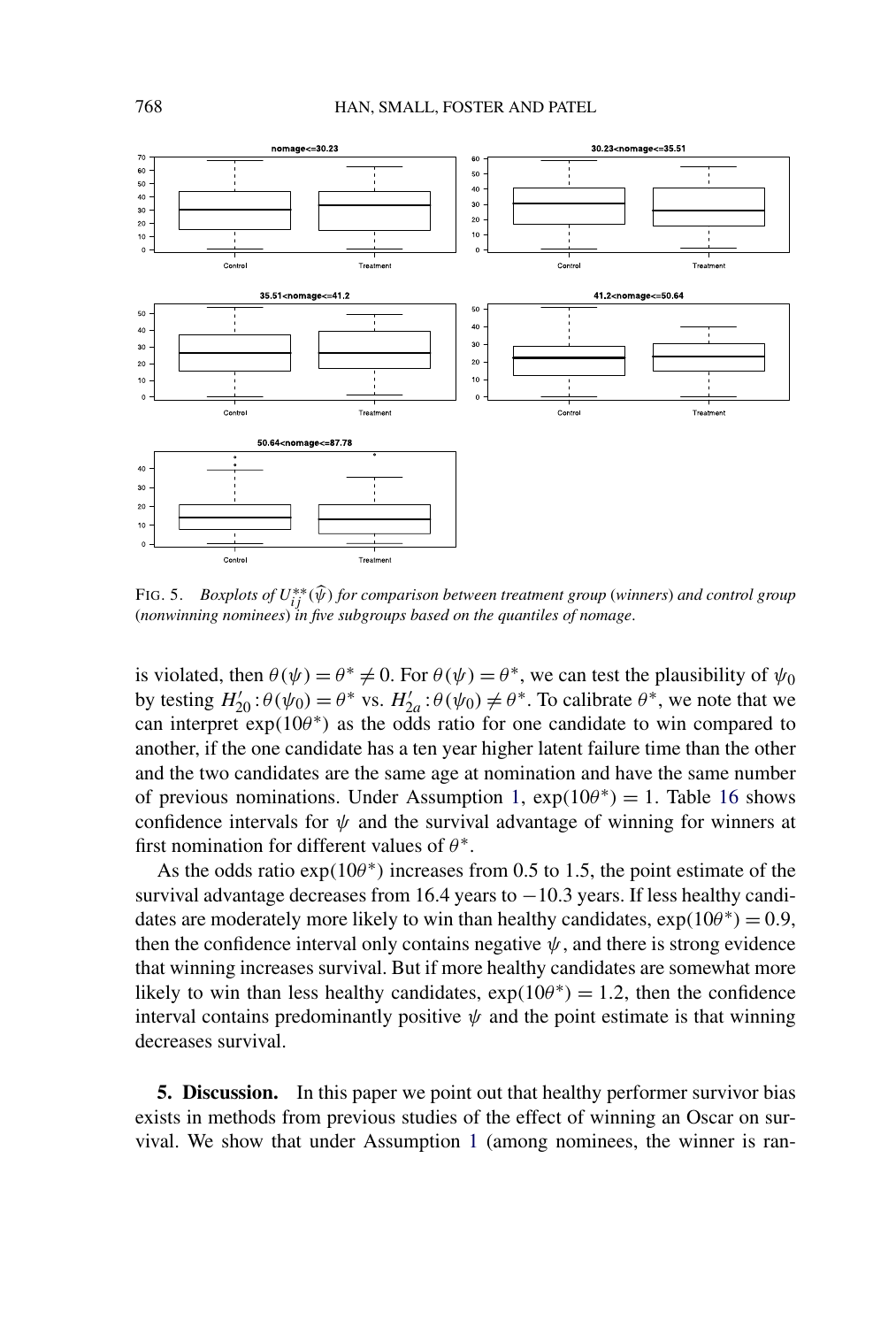<span id="page-23-0"></span>

| $\exp(10\theta^*)$ =<br>Odds ratio for two<br>otherwise equal people<br>one has 10 years<br>higher $U_{ii}^{**}$ than other | $\theta^*$ | Confidence interval for $\psi$ | Survival advantage<br>in terms of years<br>point estimate/<br>confidence interval |
|-----------------------------------------------------------------------------------------------------------------------------|------------|--------------------------------|-----------------------------------------------------------------------------------|
| 0.5                                                                                                                         | $-0.0693$  | $(-0.6587, -0.4174)$           | 16.4/(13.6, 19.3)                                                                 |
| 0.6                                                                                                                         | $-0.0511$  | $(-0.5652, -0.3235)$           | 14.1/(11.0, 17.2)                                                                 |
| 0.7                                                                                                                         | $-0.0357$  | $(-0.4769, -0.2374)$           | 11.7/(8.4, 15.1)                                                                  |
| 0.8                                                                                                                         | $-0.0223$  | $(-0.3911, -0.1550)$           | 9.3/(5.7, 12.9)                                                                   |
| 0.9                                                                                                                         | $-0.0105$  | $(-0.3100, -0.0730)$           | 6.8/(2.8, 10.6)                                                                   |
| 1                                                                                                                           | $\Omega$   | $(-0.2360, 0.0088)$            | $4.2/(-0.4, 8.4)$                                                                 |
| 1.1                                                                                                                         | 0.0095     | $(-0.1654, 0.0879)$            | $1.4/(-3.7, 6.1)$                                                                 |
| 1.2                                                                                                                         | 0.0182     | $(-0.0940, 0.1697)$            | $-1.5/(-6.9, 3.6)$                                                                |
| 1.3                                                                                                                         | 0.0262     | $(-0.0210, 0.2515)$            | $-4.4/(-10.9, 0.8)$                                                               |
| 1.4                                                                                                                         | 0.0336     | (0.0413, 0.3359)               | $-7/(-16.4, -1.3)$                                                                |
| 1.5                                                                                                                         | 0.0405     | (0.0985, 0.4238)               | $-10.3/(-19.2, -4.2)$                                                             |

TABLE 16 *Sensitivity analysis*

domly selected conditional on baseline covariates), Robins' RPSAFTM eliminates healthy performer survivor bias. We estimated that the effect of winning an Oscar Award on survival for winners at first nomination is to increase survival by 4.2 years, but the 95% confidence interval of [−0*.*4*,* 8*.*4] years contains negative effects. Thus, our study indicates that there is *not* strong evidence that winning an Oscar increases life expectancy.

The analysis in this paper is a case study of how Robins' RPSAFTM can provide an improvement over Cox proportional hazards models for estimating the effect on survival of a sudden change in a person's life, for example, becoming ill, starting a high risk behavior, or starting a treatment. A key assumption (our Assumption [1\)](#page-12-0) that is needed to obtain inferences from the RPSAFTM is that, conditional on covariates recorded up to a given time, the sudden change is "randomly" assigned. A feature of our application, unlike most other applications of RPSAFTMs [e.g., Robins et al. [\(1992\)](#page-25-0); Hernán et al. [\(2005\)](#page-25-0)], is that we only assume the sudden change is randomly assigned among a select subset of the people in the study rather than all people in the study. In particular, we are only assuming that among nominees in a given year, who are generally at least somewhat healthy in the given year, the winner is randomly selected. We are not assuming that the winner is randomly selected from the pool of all actors and actresses who have been nominated in a previous year or the given year and are still alive. Some performers nominated in a previous year might be too unhealthy to act even though they are still alive. Similar consideration of comparability only among a selected subset can be found in Joffe et al. [\(1998\)](#page-25-0) and Robins [\(2008\)](#page-25-0).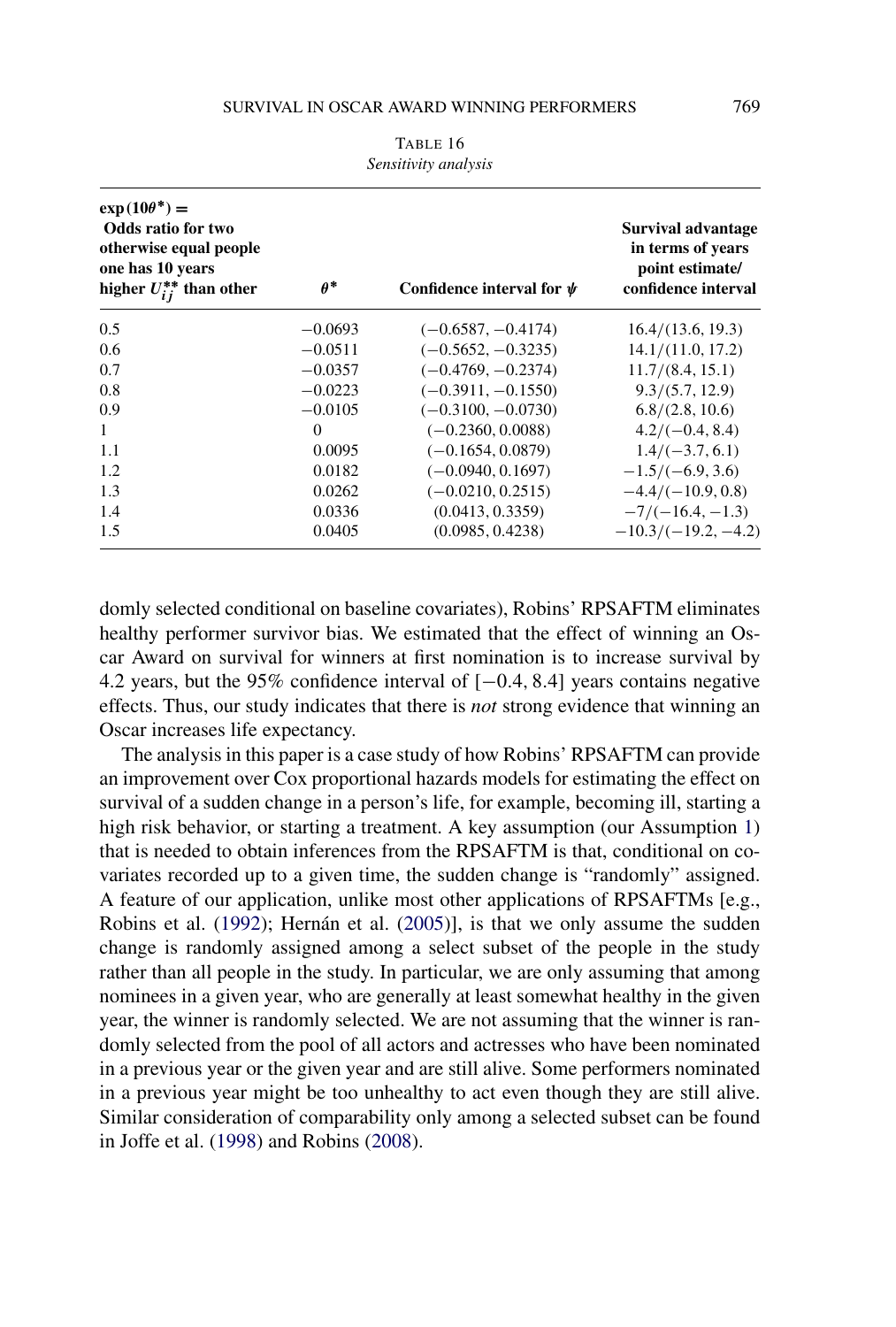<span id="page-24-0"></span>In the RPSAFTM, model [\(1\)](#page-13-0) is rank preserving, that is, the effect of winning is the same for each subject. Robins et al. [\(1992\)](#page-25-0) and Lok et al. [\(2004\)](#page-25-0) discussed an expanded class of SAFTMs, which does not need the RHS of [\(1\)](#page-13-0) at the true  $\psi$  to be equal to the actual counterfactual failure time  $U_{ij}$ , rather it just needs that the RHS and the  $U_{ij}$  have the same distribution conditional on past measured covariates sufficient to control confounding. This eliminates the assumption of rank preservation without changing the method of estimation of the population (i.e., distributional) interpretation of *ψ*.

**Acknowledgments.** We thank James Robins for many insightful suggestions. We also thank James Hanley, Marshall Joffe, and Paul Rosenbaum for helpful discussion and suggestions. We thank Donald Redelmeier for providing the data he used in his analysis. We thank the Associate Editor and the Editor for many valuable suggestions which helped us in improving the paper.

## SUPPLEMENTARY MATERIAL

**Supplement A: Oscar Award data for actors and actresses** (DOI: [10.1214/](http://dx.doi.org/10.1214/10-AOAS424SUPPA) [10-AOAS424SUPPA](http://dx.doi.org/10.1214/10-AOAS424SUPPA); .dat). We have compiled a data file that records the nominees and winners for each award (best lead actor, best lead actress, best supporting actor, best supporting actress) on each Oscar Award date. We collected the data from [www.imdb.com.](http://www.imdb.com) The selection interval spanned from the inception of the Oscar Awards to July 25, 2007.

**Supplement B: R code for data analysis and simulation** (DOI: [10.1214/10-](http://dx.doi.org/10.1214/10-AOAS424SUPPB) [AOAS424SUPPB](http://dx.doi.org/10.1214/10-AOAS424SUPPB); .zip). We provide the R code for our data analysis and simulation studies. File "R code.txt" is for preprocessing the Oscar data and data analysis in Section [4.](#page-18-0) File "simulation 1.txt" is for the simulation studies in Sections [2.4](#page-5-0) and [3.5,](#page-17-0) especially for Tables [4,](#page-7-0) [12,](#page-17-0) and Figure [3.](#page-18-0) File "simulation 2.txt" is for the simulation studies in Tables [5](#page-8-0)[–10](#page-11-0) and Figures [1](#page-10-0) and [2.](#page-12-0)

#### REFERENCES

- ABEL, E. L. and KRUGER, M. L. (2005). The longevity of Baseball hall of famers compared to other players. *Death Studies* **29** 959–963.
- COX, D. R. and OAKES, D. (1984). *Analysis of Survival Data*. Chapman and Hall, London. [MR0751780](http://www.ams.org/mathscinet-getitem?mr=0751780)
- EFRON, B. (2002). The two-way proportional hazards model. *J. R. Stat. Soc. Ser. B Stat. Methodol.* **64** 899–909. [MR1979394](http://www.ams.org/mathscinet-getitem?mr=1979394)
- FERRIE, J. E., SHIPLEY, M. J., DAVEY, S. G., STANSFELD, S. A. and MARMOT, M. G. (2002). Change in health inequalities among British civil servants: The Whitehall II study. *Journal of Epidemiology and Communitiy Health* **56** 922–926.
- GEHRLEIN, W. V. and KHER, H. V. (2004). Decision rules for the Academy Awards versus those for elections. *Interfaces* **34** 226–234.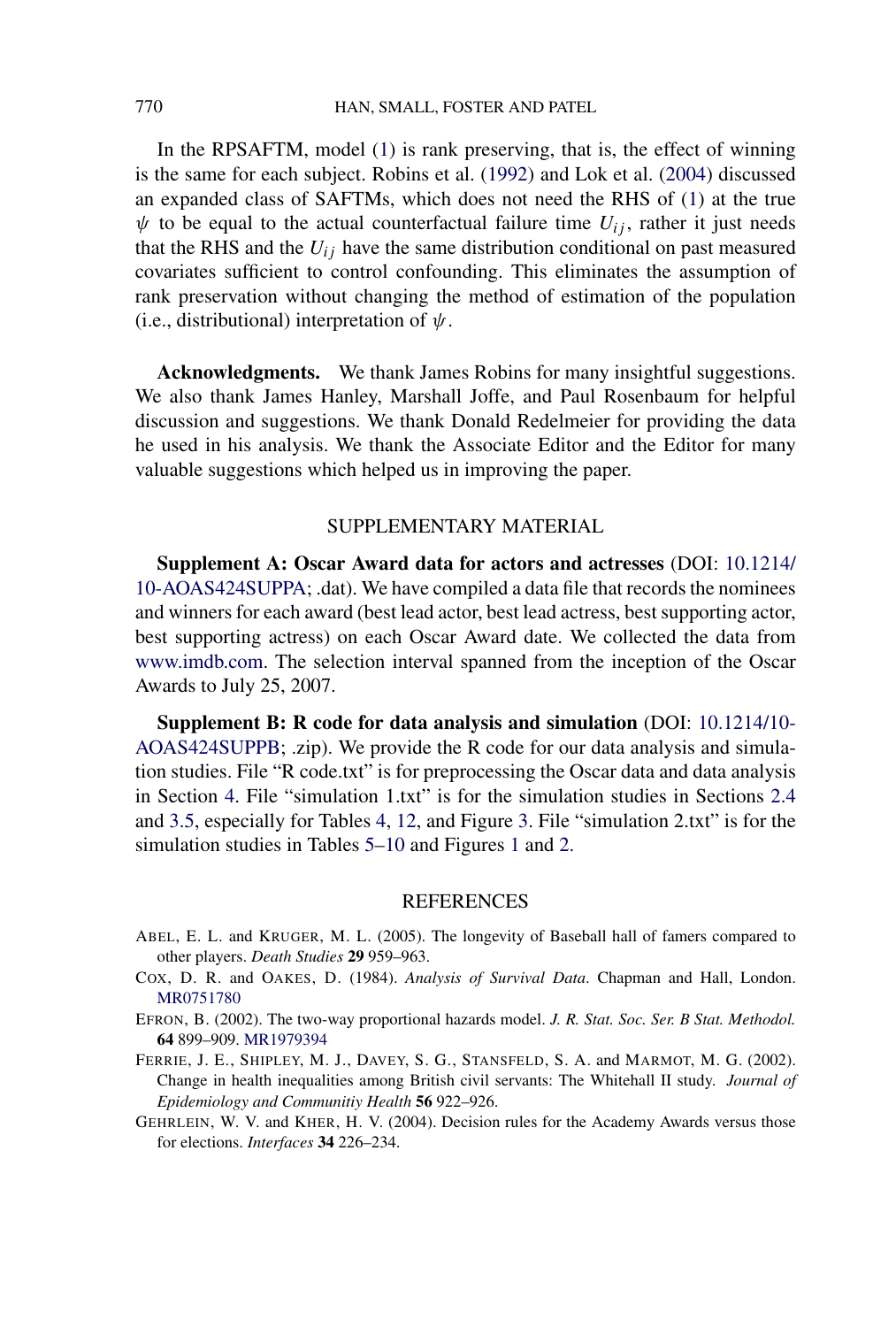- <span id="page-25-0"></span>HAN, X., SMALL, D., FOSTER, D. and PATEL, V. (2010). Supplement to "The effect of winning an Oscar Award on survival: Correcting for healthy performer survivor bias with a rank preserving structural accelerated failure time model." DOI: [10.1214/10-AOAS424SUPPA,](http://dx.doi.org/10.1214/10-AOAS424SUPPA) DOI: [10.1214/10-](http://dx.doi.org/10.1214/10-AOAS424SUPPB) [AOAS424SUPPB](http://dx.doi.org/10.1214/10-AOAS424SUPPB).
- HERNÁN, M. A., COLE, S. R., MARGOLICK, J. B., COHEN, M. H. and ROBINS, J. M. (2005). Structural accelerated failure time models for survival analysis in studies with time-varying treatments. *Pharmacoepidemiology and Drug Safety* **14** 477–491.
- HODGES, J. L. and LEHMANN, E. L. (1963). Estimates of location based on rank tests. *Ann. Math. Statist.* **34** 598–611. [MR0152070](http://www.ams.org/mathscinet-getitem?mr=0152070)
- JOFFE, M. M., HOOVER, D. R., JACOBSON, L. P., KINGSLEY, L., CHMIEL, J. S., VISSCHER, B. R. and ROBINS, J. M. (1998). Estimating the effect of zidovudine on Kaposi's Sarcoma from observational data using a rank preserving structural failure-time model. *Stat. Med.* **17** 1073– 1102.
- LOK, J., GILL, R., VAN DER VAART, A. and ROBINS, J. (2004). Estimating the causal effect of a time-varying treatment on time-to-event using structural nested failure time models. *Statist. Neerlandica* **58** 271–295. [MR2157006](http://www.ams.org/mathscinet-getitem?mr=2157006)
- MARMOT, M. G., DAVEY, S. G., STANSFELD, S., PATEL, C., NORTH, F., HEAD, J., WHITE, I., BRUNNER, E. and FEENEY, A. (1991). Health inequalities among British civil servants: The Whitehall II study. *Lancet* **337** 1387–1393.
- MARMOT, M. G., ROSE, G. and HAMILTON, P. J. S. (1978). Employment grade and coronary heart disease in British civil servants. *Journal of Epidemiology and Community Health* **32** 244–249.
- MARMOT, M. G., SHIPLEY, M. J. and ROSE, G. (1984). Inequalities in death—specific explanations of a general pattern? *Lancet* **323** 1003–1006.
- MCFADDEN, D. (1974). Conditional logit analysis of qualitative choice behavior. In *Frontiers in Econometrics* (P. Zarembka, ed.) 105–142. Academic Press, New York.
- RABLEN, M. D. and OSWALD, A. J. (2008). Mortality and immortality: The Nobel Prize as an experiment into the effect of status upon longevity. *Journal of Health Economics* **27** 1462–1471.
- REDELMEIER, D. A. and SINGH, S. M. (2001). Survival in Academy Award—winning actors and actresses. *Ann. Intern. Med.* **134** 955–962.
- REID, D. D., BRETT, G. Z., HAMILTON, P. J. S., JARRETT, R. J., KEEN, H. and ROSE, G. (1974). Cardio-respiratory disease and diabetes among middle-aged male civil servants: A study of screening and intervention. *Lancet* **303** 469–473.
- ROBINS, J. M. (1986). A new approach to causal inference in mortality studies with a sustained exposure period—applications to control of the healthy worker survivor effect. *Math. Model.* **7** 1393–1512. [MR0877758](http://www.ams.org/mathscinet-getitem?mr=0877758)
- ROBINS, J. M. (1992). Estimation of the time-dependent accelerated failure time model in the presence of confounding factors. *Biometrika* **79** 321–334. [MR1185134](http://www.ams.org/mathscinet-getitem?mr=1185134)
- ROBINS, J. M. (1993). Analytic methods for estimating HIV treatment and cofactor effects. In *Methodological Issues of AIDS Mental Health Research* 213–290. Plenum Publishing, New York.
- ROBINS, J. M. (2008). Causal models for estimating the effects of weight gain on mortality. *International Journal of Obesity* **32** S15–S41.
- ROBINS, J. M., BLEVINS, D., RITTER, G. and WULFSON, M. (1992). *g*-estimation of the effect of prophylaxis therapy for pneumocystis carinii pneumonia on the survival of AIDS patients. *Epidemiology* **3** 319–336.
- SAPOLSKY, R. (2005). The influence of social hierarchy on primate health. *Science* **308** 648–652.
- SMALL, D., GASTWIRTH, J., KRIEGER, A. and ROSENBAUM, P. (2006). R-estimates vs. GMM: A theoretical case study of validity and efficiency. *Statist. Sci.* **21** 363–375. [MR2339136](http://www.ams.org/mathscinet-getitem?mr=2339136)